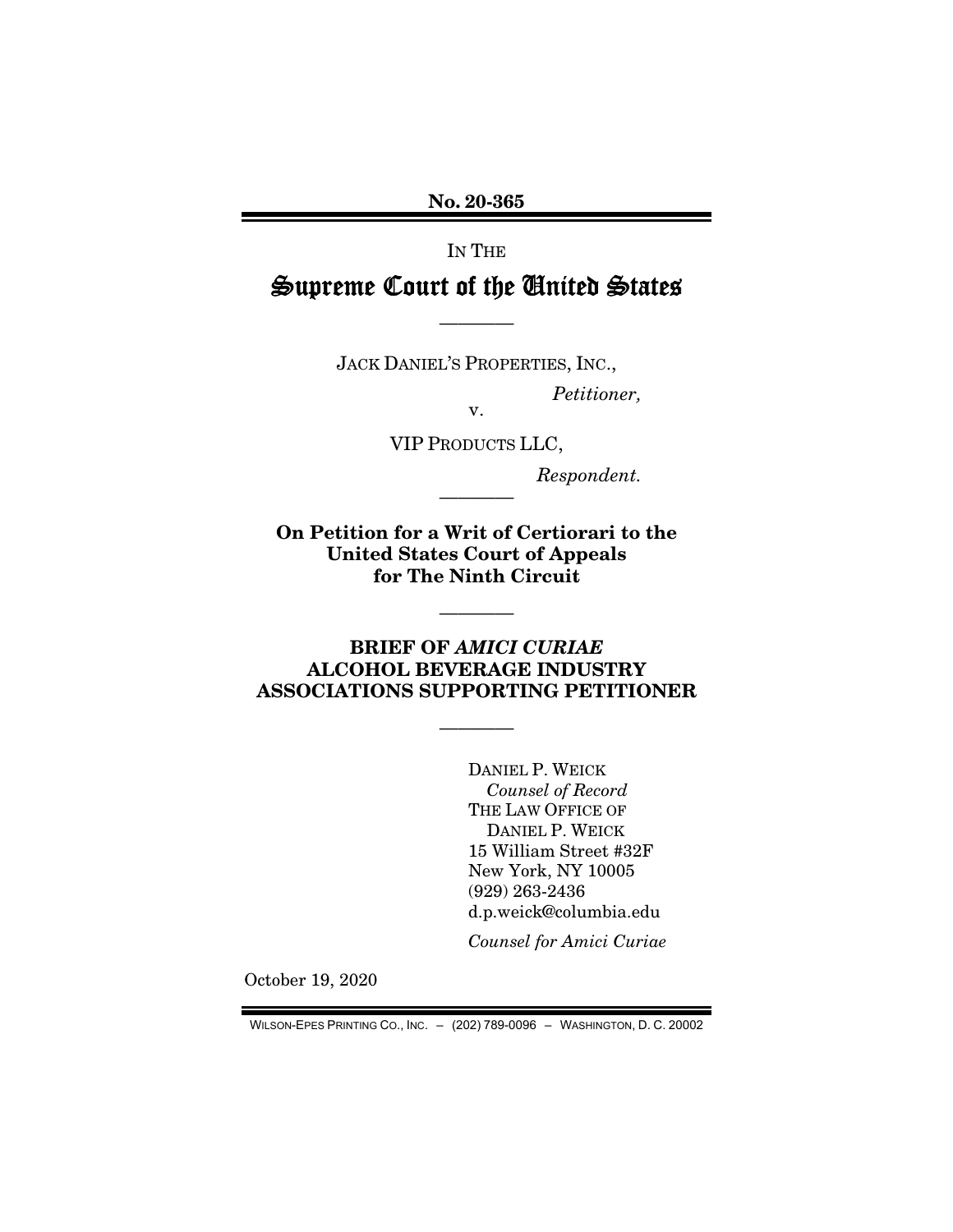#### QUESTIONS PRESENTED

Respondent VIP Products LLC's business model is based on marketing and selling dog toys that intentionally use the trademarks and trade dress of wellknown companies, in a way that courts have deemed likely to confuse consumers about the source of the toys and to tarnish the reputation of such companies, including petitioner Jack Daniel's Properties, Inc. The questions presented are:

1. Whether a commercial product using humor is subject to the same likelihood-of-confusion analysis applicable to other products under the Lanham Act, or must receive heightened First Amendment protection from trademark-infringement claims, where the brand owner must prove that the defendant's use of the mark is either "not artistically relevant" or "explicitly misleads consumers."

2. Whether a commercial product's use of humor renders the product "noncommercial" under 15 U.S.C.  $1125(c)(3)(C)$ , thus barring as a matter of law a claim of dilution by tarnishment under the Lanham Act.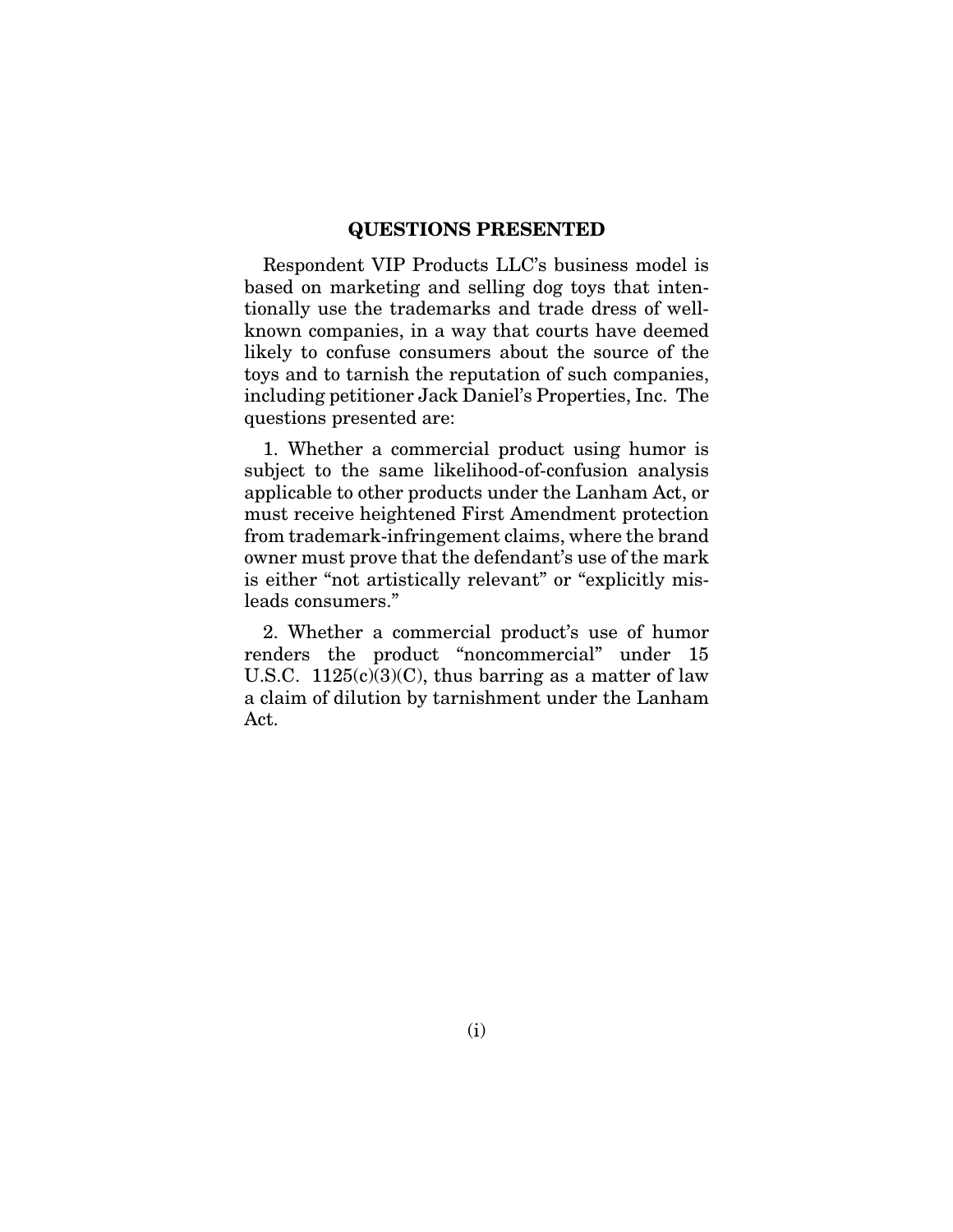#### CORPORATE DISCLOSURE STATEMENT

*Amicus* American Craft Spirits Association (ACSA) is a  $501(c)(6)$  industry association. It has no parent company, and no publicly traded company has an ownership interest in ACSA.

*Amicus* American Distilled Spirits Alliance (ADSA) is a d/b/a of The Presidents' Forum of the Distilled Spirits Industry (PFDSI), a Delaware non-profit corporation, and a federally registered  $501(c)(6)$  industry association. It has no parent company, and no publicly traded company has an ownership interest in ADSA or PFDSI.

*Amicus* The Beer Institute is a 501(c)(6) industry association. It has no parent company, and no publicly traded company has an ownership interest in The Beer Institute.

*Amicus* The Brewers Association is a 501(c)(6) industry association. It has no parent company, and no publicly traded company has an ownership interest in The Brewers Association.

*Amicus* Distilled Spirits Council of the United States (DISCUS) is a  $501(c)(6)$  industry association. It has no parent company, and no publicly traded company has an ownership interest in DISCUS.

*Amicus* Wine Institute is a 501(c)(6) industry trade association. Pursuant to Supreme Court Rule 29.6, Wine Institute discloses the following. There is no parent or publicly held company owning 10% or more of Wine Institute's stock.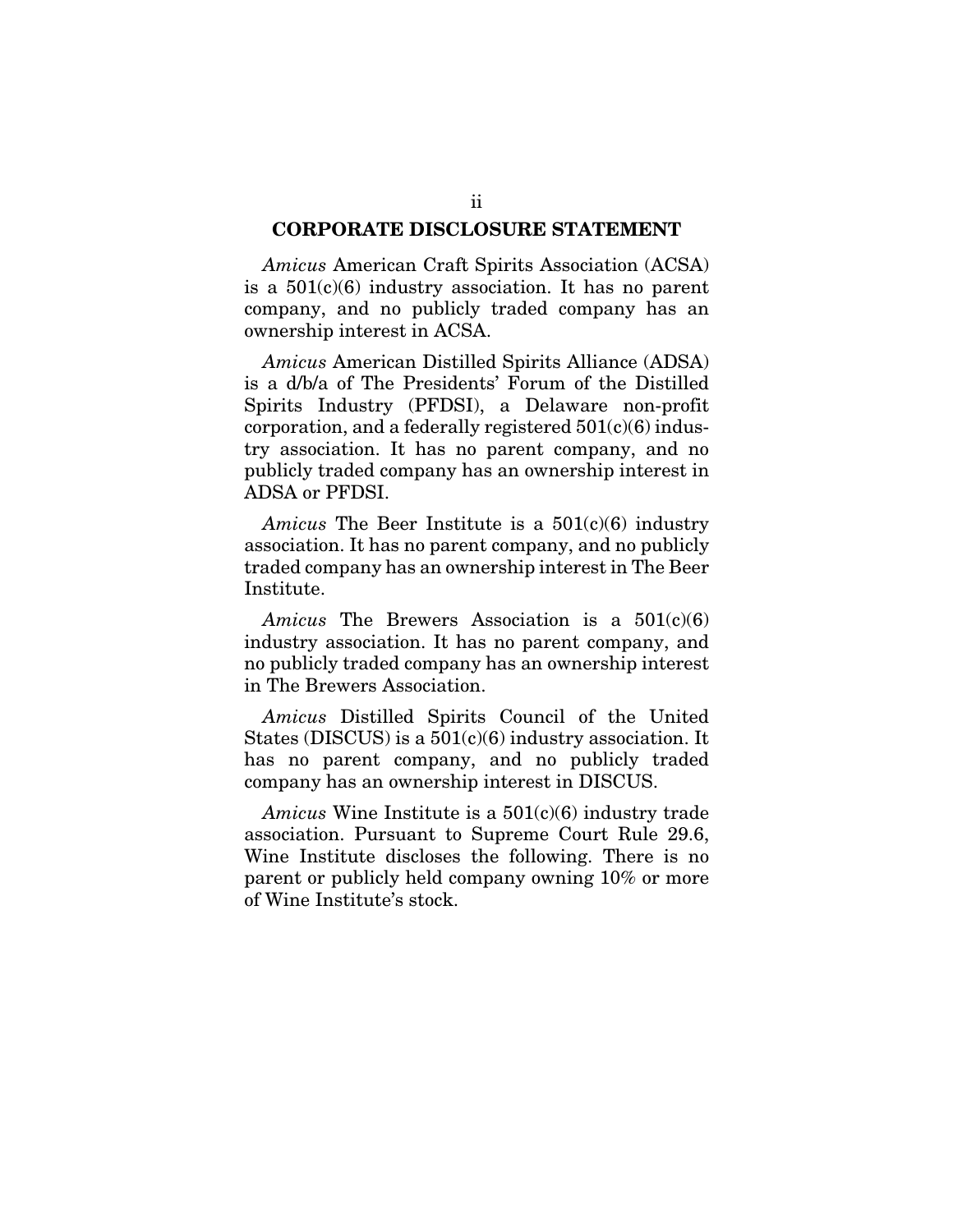# TABLE OF CONTENTS

|--|

|                                                                                                                                                                                           | $\mathbf{i}$        |
|-------------------------------------------------------------------------------------------------------------------------------------------------------------------------------------------|---------------------|
| CORPORATE DISCLOSURE STATEMENT                                                                                                                                                            | $\ddot{\mathbf{i}}$ |
|                                                                                                                                                                                           | iv                  |
|                                                                                                                                                                                           | 1                   |
| SUMMARY OF ARGUMENT                                                                                                                                                                       | 3                   |
|                                                                                                                                                                                           | 6                   |
| THE ALCOHOL BEVERAGE INDUS-<br>L.<br>TRY, IN COOPERATION WITH THE<br>FEDERAL TRADE COMMISSION, HAS<br>MADE SUBSTANTIAL INVESTMENTS<br>IN RE-SPONSIBLE ADVERTISING OF<br>ALCOHOL BEVERAGES | 6                   |
| THE EFFICACY OF RESPONSIBLE<br>II.<br>ADVERTISING EFFORTS DEPENDS<br>ON STRONG TRADEMARK PROTEC-                                                                                          | 9                   |
| III. THE DECISION BELOW INFLICTS<br>ENTIRELY UNJUSTIFIED HARM<br>TO INDUSTRY SELF-REGULATION                                                                                              | 13                  |
|                                                                                                                                                                                           | 18                  |
|                                                                                                                                                                                           |                     |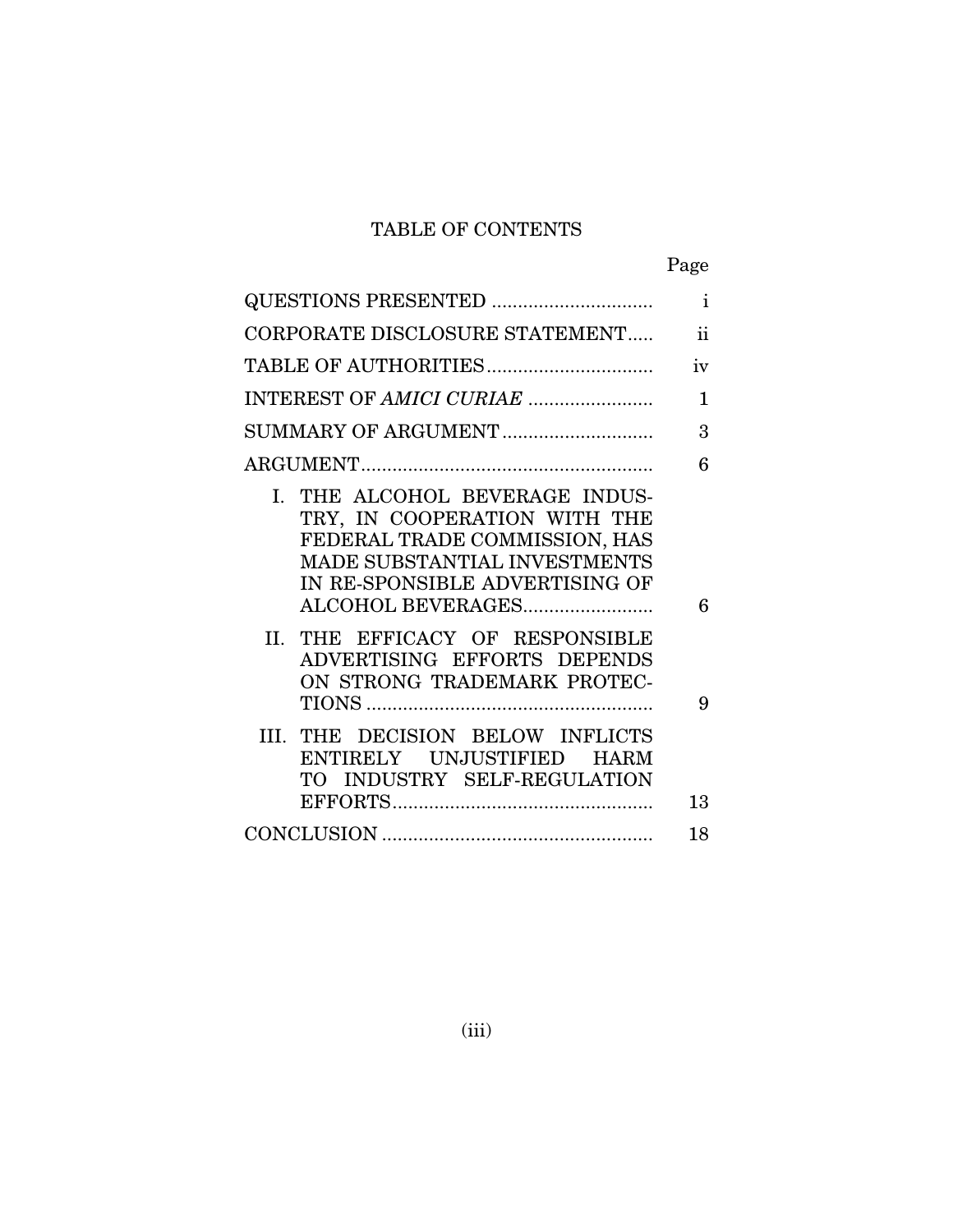## TABLE OF AUTHORITIES

| <b>CASES</b>                                                                    | Page(s) |
|---------------------------------------------------------------------------------|---------|
| Anheuser-Busch, Inc. v. Balducci Pubs.,                                         | 15      |
| Anheuser-Busch, Inc. v. VIP Prods., LLC,<br>666 F. Supp. 2d 974 (E.D. Mo. 2008) | 17      |
| Campbell v. Acuff-Rose Music, Inc.,                                             | 16      |
| Cliffs Notes, Inc. v. Bantam Doubleday<br>Dell Pub. Grp., Inc.,                 | 15      |
| In re $R.M.J.,$                                                                 |         |

# **CONSTITUTION**

U.S. Const. amend. I .......................... 7, 14, 15, 16

# OTHER AUTHORITIES

| ACSA, Advertising Complaint Review<br>Process (2017), available at https://                                                                   |
|-----------------------------------------------------------------------------------------------------------------------------------------------|
| 10                                                                                                                                            |
| ACSA, Code of Advertising Practice of the<br>American Craft Spirits Association (2017),<br><i>available at https://bit.ly/36Vh2cK</i> 3, 8, 9 |
|                                                                                                                                               |
| ADSA, Statement of Responsible Practices<br>3, 9                                                                                              |
| The Beer Institute, Advertising/Marketing                                                                                                     |
| Code and Buying Guidelines (2018),<br><i>available at https://bit.ly/2EZd33g 3, 9, 10</i>                                                     |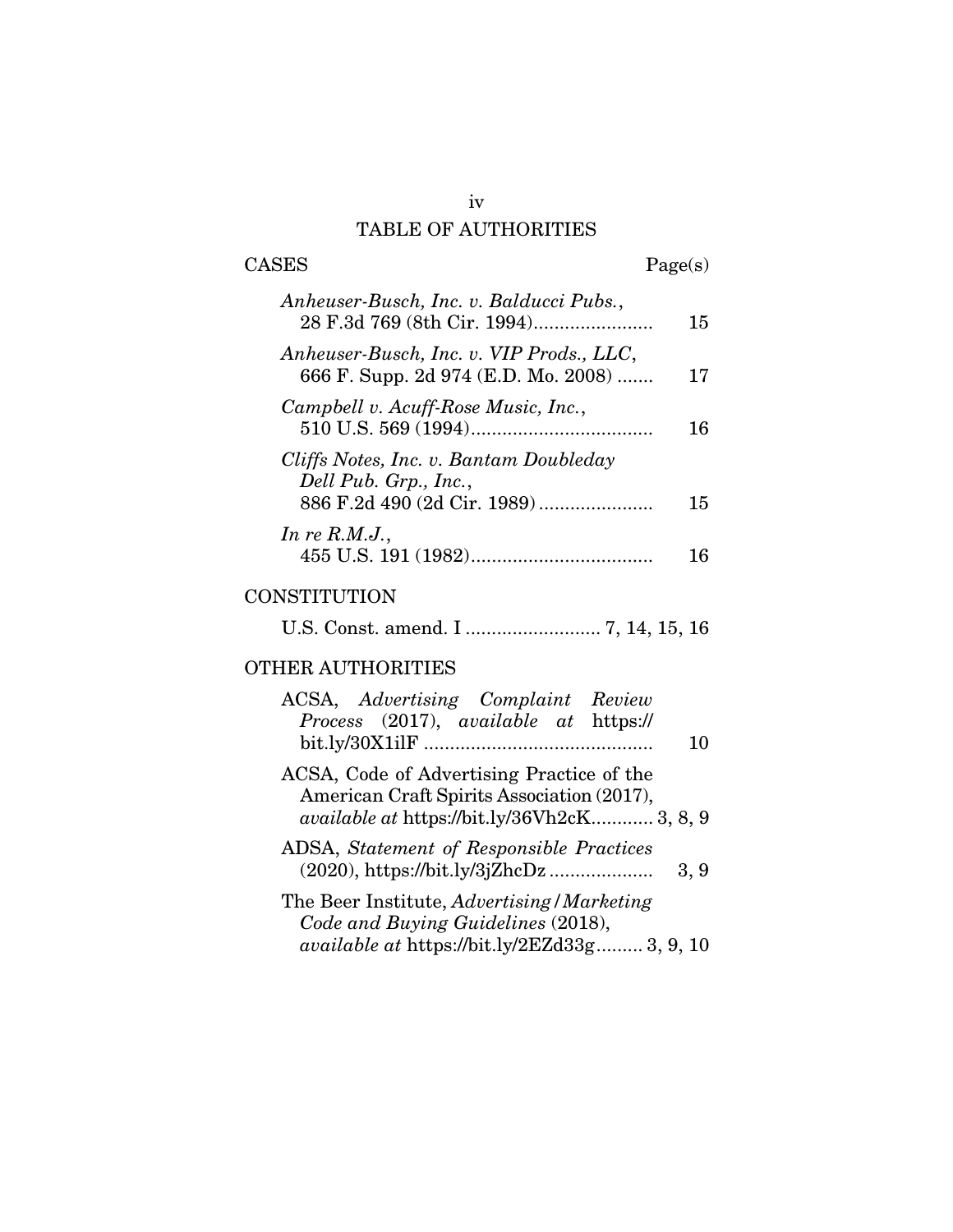# TABLE OF AUTHORITIES—Continued

| The Beer Institute, "Code Compliance<br>Review Board," https://bit.ly/3nT91ei                                                            | 10    |
|------------------------------------------------------------------------------------------------------------------------------------------|-------|
| The Brewers Association, "Advertising and<br>Marketing Code Complaint Process,"<br>https://bit.ly/33T9Dca (last accessed Oct.            | 10    |
| Brewers Association, "Advertising<br>The<br>Complaint Review Process," https://bit.ly/<br>2GCLiOt (last accessed Oct. 10, 2020)          | 10    |
| The Brewers Association, Brewers Associa-<br>tion Marketing and Advertising Code<br>(2020), available at https://bit.ly/2GC<br>$\ddotsc$ | 3, 10 |
| Digital Media Guidelines (April 2017),<br>available at https://bit.ly/34uSZOZ                                                            | 8     |
| <b>DISCUS, Code of Responsible Practices for</b><br>Beverage Alcohol Advertising and Mar-<br>keting (2020), available at https://bit.ly/ |       |
| Digital Marketing Guidelines (2020),<br>available at https://bit.ly/3iskWf9                                                              | 8     |
| DISCUS, "DISCUS Code Review Board<br>Decisions," https://bit.ly/30Zx959 (last                                                            | 10    |
| FTC, "Alcohol Advertising," https://www.<br>consumer.ftc.gov/articles/0391-alcohol-<br>advertising (last accessed Oct. 4, 2020)          | 9     |

v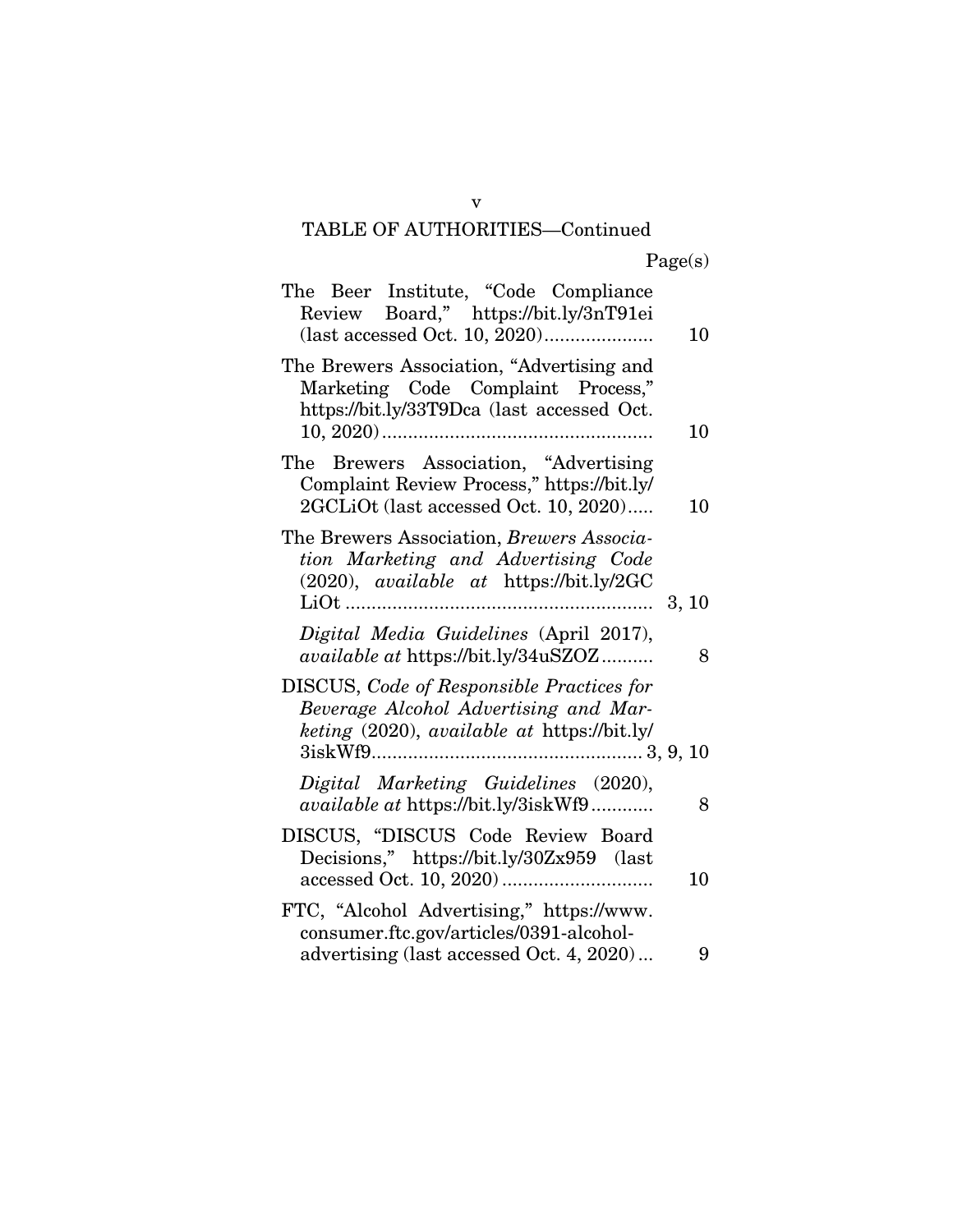# TABLE OF AUTHORITIES—Continued

Page(s)

| FTC, Alcohol Marketing and Advertising: A<br>Report to Congress (2003), available at                                                                               | 8    |
|--------------------------------------------------------------------------------------------------------------------------------------------------------------------|------|
| FTC, Self-Regulation in the Alcohol<br>Industry: A Review of Industry Efforts<br>to Avoid Promoting Alcohol to Underage<br>Consumers (1999), available at https:// | 6, 7 |
| FTC, Self-Regulation in the Alcohol<br>Industry: Report of the Federal Trade<br>Commission (2008), available at https://                                           | 8    |
| FTC, Self-Regulation in the Alcohol<br>Industry: Report of the Federal Trade<br>Commission (2014), available at https://                                           | 4, 8 |
| H.R. Conf. Rep. No. 105-405 (1997), 143<br>Cong. Rec. H10860 (November 13, 1997)                                                                                   | 6    |
| Wine Institute, Code of Advertising<br>Standards (2014), available at https://                                                                                     |      |
| Wine Institute, Complaint Review Process<br>(2005), available at https://bit.ly/33rkj<br>OW                                                                        | 10   |
| Wine Institute, Digital Marketing Guide-<br>lines (2014), available at https://bit.ly/                                                                             | 8    |
| Wine Institute, "Wine Institute's Code<br>of Advertising Standards," https://bit.ly/<br>31BRTrF (last accessed Oct. 10, 2020) 10-11                                |      |

vi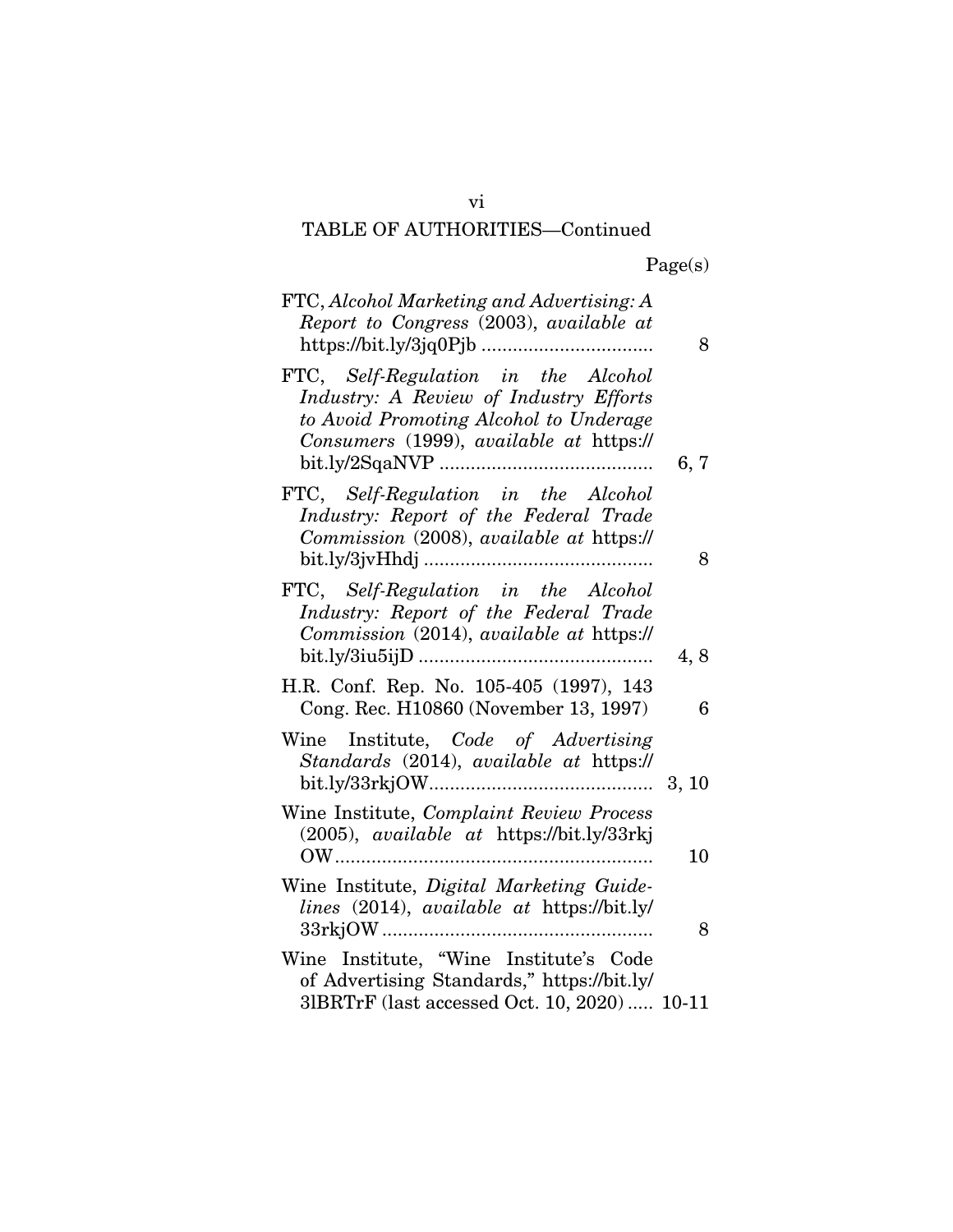#### INTEREST OF *AMICI CURIAE1*

*Amici* are six industry associations representing different memberships of producers and importers of alcohol beverages.

The American Craft Spirits Association (ACSA) is the only national non-profit trade group led by and for the over 2100 craft distilleries operating in the United States. With over 500 members in each of the fifty states, ACSA is loyal to its mission to elevate and advocate for the community of craft spirits producers.

The American Distilled Spirits Alliance (ADSA) is a non-profit trade association comprised of 27 member companies, with common interests in manufacturing, importing, and marketing of distilled spirits in the United States. ADSA member companies represent over 60% of all distilled spirits sales in the United States.

The Beer Institute is the not-for-profit trade association representing America's brewers, beer importers, and suppliers to the beer industry. The Beer Institute's members today supply 85% of the volume of beer sold in the United States. The American beer industry supports more than 2.1 million jobs throughout the beer supply chain—ranging from farmers and can and bottle manufacturers to brewery workers, truck drivers, and waiters and waitresses.

<sup>&</sup>lt;sup>1</sup> No counsel for any party to this case authored this brief in whole or in part, and no person other than *amici* made a financial contribution for the preparation or submission of this brief. Petitioner has filed blanket consent to the filing of *amicus* briefs, and Respondent was provided timely notice and has provided written consent to the filing of this brief.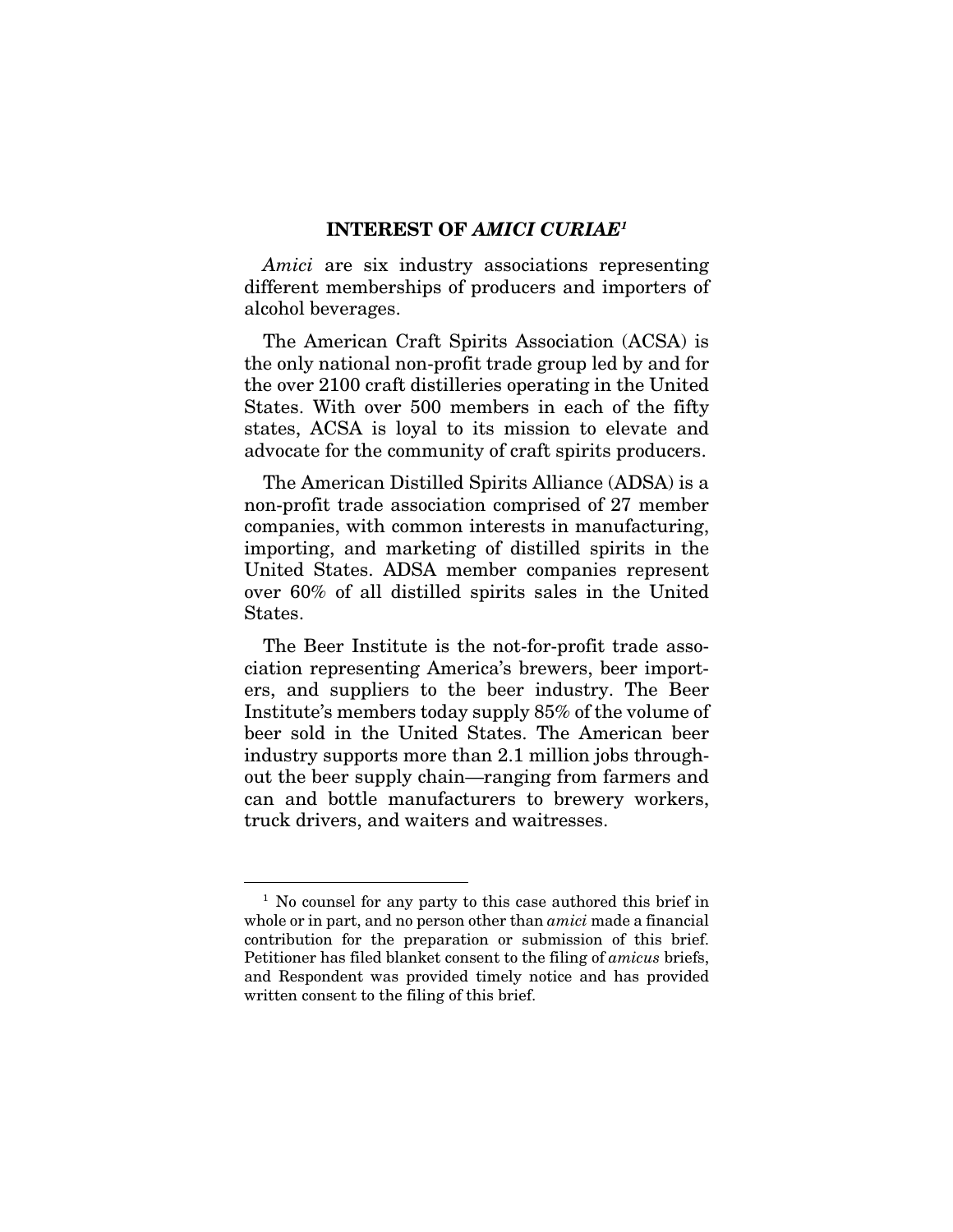The Brewers Association is the not-for-profit trade association dedicated to small and independent American brewers, their beers and the community of brewing enthusiasts. The Brewers Association today has over 5,300 U.S. brewery members, 2,500 allied trade and associate members, and 40,000 members in its affiliate, the American Homebrewers Association.

The Distilled Spirits Council of the United States (DISCUS) is the principal trade association for the leading producers and importers of distilled spirits products sold in the United States. DISCUS members produce or import a majority of the distilled spirits sold in the United States.

Wine Institute is the public policy advocacy association representing over a thousand California wineries and affiliated businesses responsible for 80 percent of the nation's wine production and more than 90 percent of U.S. wine exports.

The *certiorari* petition and non-industry *amici* provide full arguments on the facts of this case and the significant commercial consequences for trademark holders from the decision below. See Pet. 26-30 (explaining consequences of the decision below for trademark holders); *id*. at 30-37 (explaining the significant errors in the decision below). *Amici* alcohol beverage industry associations wish to highlight the consequences of the decision below for an issue in which Congress, the Federal Trade Commission (FTC), and the alcohol beverage industry have invested substantial resources: responsible advertising of alcohol beverages.

The alcohol beverage industry recognizes its duty to promote responsible use of alcohol beverage products. Operating under advertising codes promulgated by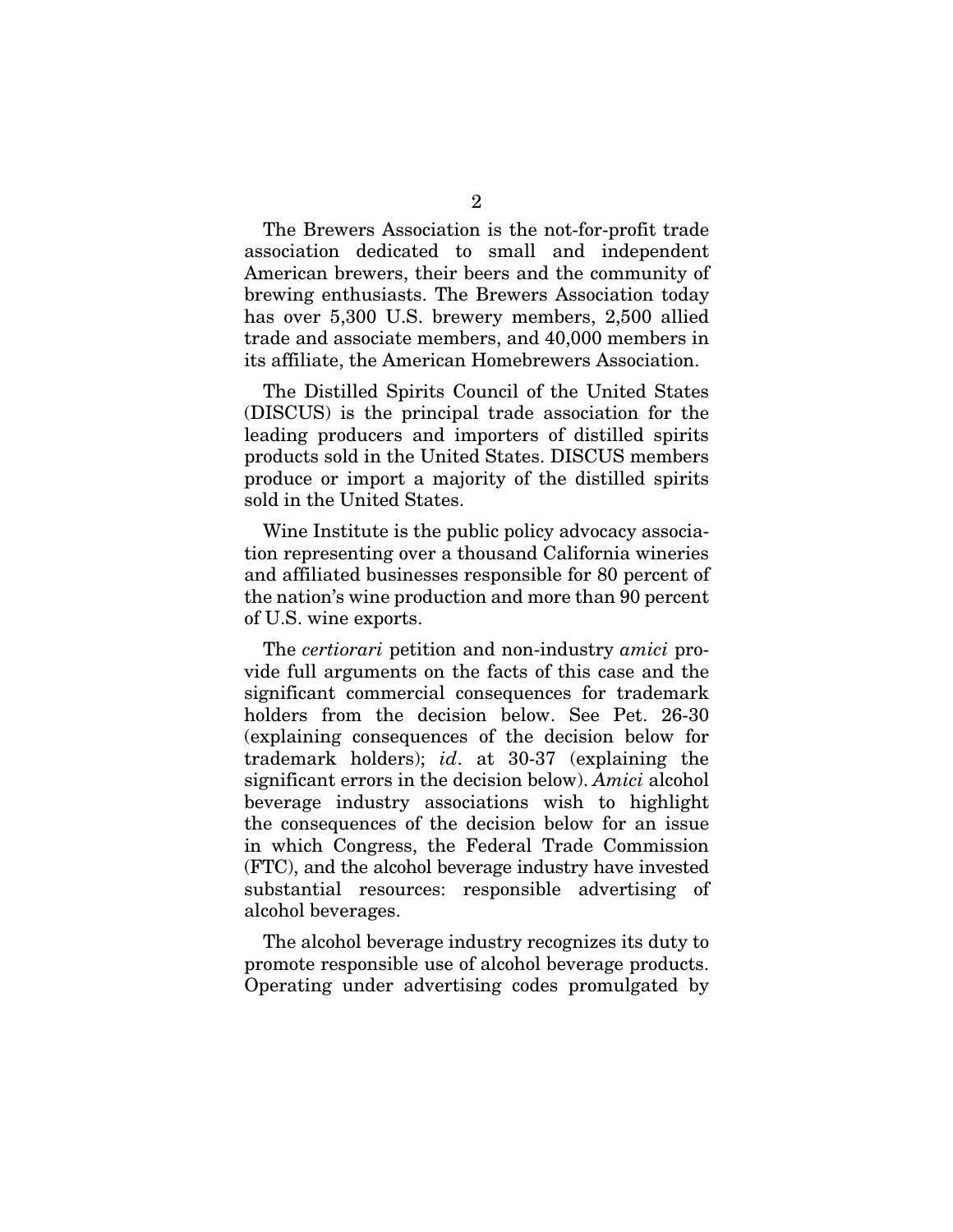ACSA, ADSA, The Beer Institute, The Brewers Association, DISCUS, and Wine Institute, the industry has an important system of self-regulation to prevent improper advertisements of alcohol beverages.2 *Amici* and their members, working cooperatively with the FTC, have made great strides over the past 20 years in assuring that advertising of alcohol beverages happens in a responsible manner.

The novel exceptions to trademark liability announced by the decision below, absent this Court's review, will seriously undermine *amici* and their members' efforts at industry self-regulation by permitting irresponsible uses of recognizable alcohol beverage trademarks and trade dress so long as the infringing uses are arguably humorous. *Amici* therefore file this brief to urge this Court to review this nationally important case.

#### SUMMARY OF ARGUMENT

The alcohol beverage industry has invested extensive resources in combatting irresponsible alcohol use. This work includes industry self-regulation of alcohol beverage advertising, which strictly limits the use of trademarks associated with alcohol beverage brands to ensure that all advertising using those marks

<sup>2</sup> See ACSA, *Code of Advertising Practice of the American Craft Spirits Association* (2017), https://bit.ly/36Vh2cK (ACSA Code); ADSA, *Statement of Responsible Practices* (2020), https:// bit.ly/3jZhcDz (ADSA Statement); The Beer Institute, *Advertising/ Marketing Code and Buying Guidelines* (2018), https://bit.ly/ 2EZd33g (BI Code); The Brewers Association, *Brewers Association Marketing and Advertising Code* (2020), https://bit.ly/2GCLiOt (BA Code); DISCUS, *Code of Responsible Practices for Beverage Alcohol Advertising and Marketing* (2020), https://bit.ly/3iskWf9 (DISCUS Code); Wine Institute, *Code of Advertising Standards* (2014), https://bit.ly/33rkjOW (WI Code).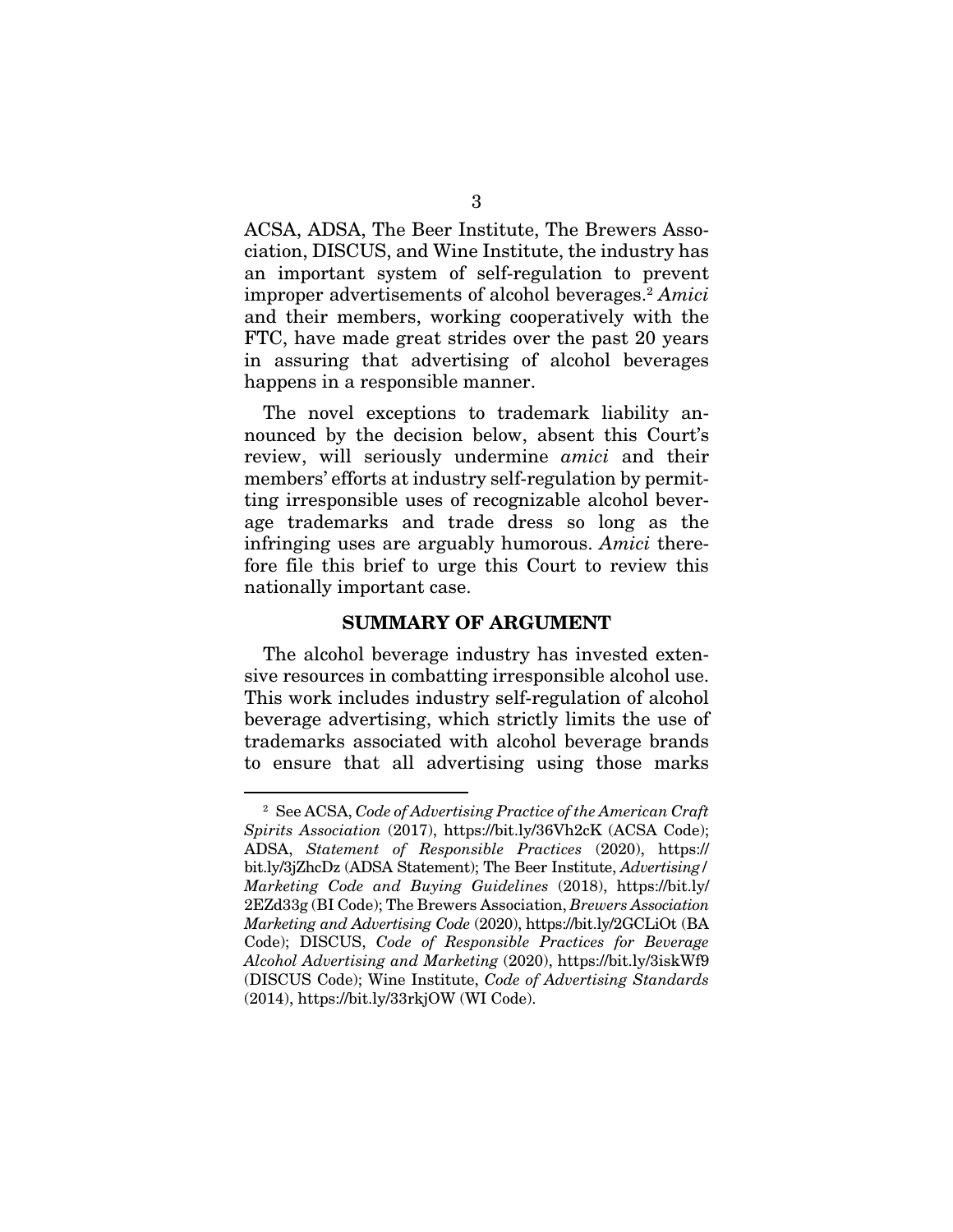promotes responsible adult consumption and does not improperly appeal to minors. The codes promulgated by the main industry associations preclude industry participants from advertising alcohol beverage products in ways that appeal to minors, promote underage drinking, encourage excessive or irresponsible consumption, or depict illegal activity like drunk driving. If members violate these codes and do not take responsive action to remove or amend the advertisement(s) in question, they face expulsion from the industry associations.

This industry self-regulation polices alcohol beverage promotion and advertising without costly government intervention. As the FTC has noted, selfregulation "conserves limited government resources and is more prompt and flexible than government regulation, given the substantial time required to complete an investigation or adopt and enforce a regulation." FTC, *Self-Regulation in the Alcohol Industry: Report of the Federal Trade Commission* 34 (2014), *available at* https://bit.ly/3iu5ijD (2014 FTC Rep.).

Industry participants must have control over their trademarks for these self-regulatory efforts to succeed. If infringing uses of famous marks associated with alcohol beverages gain broad exemptions from the Lanham Act, then rampant infringement will make leading producers' social responsibility meaningless by allowing parties outside of the industry's selfregulatory system to use trademarks and trade dress associated with the industry to promote irresponsible drinking. While industry members cannot police all third-party promotions of irresponsible alcohol use, infringements implying that popular brands support such activities harm the industry's efforts by associat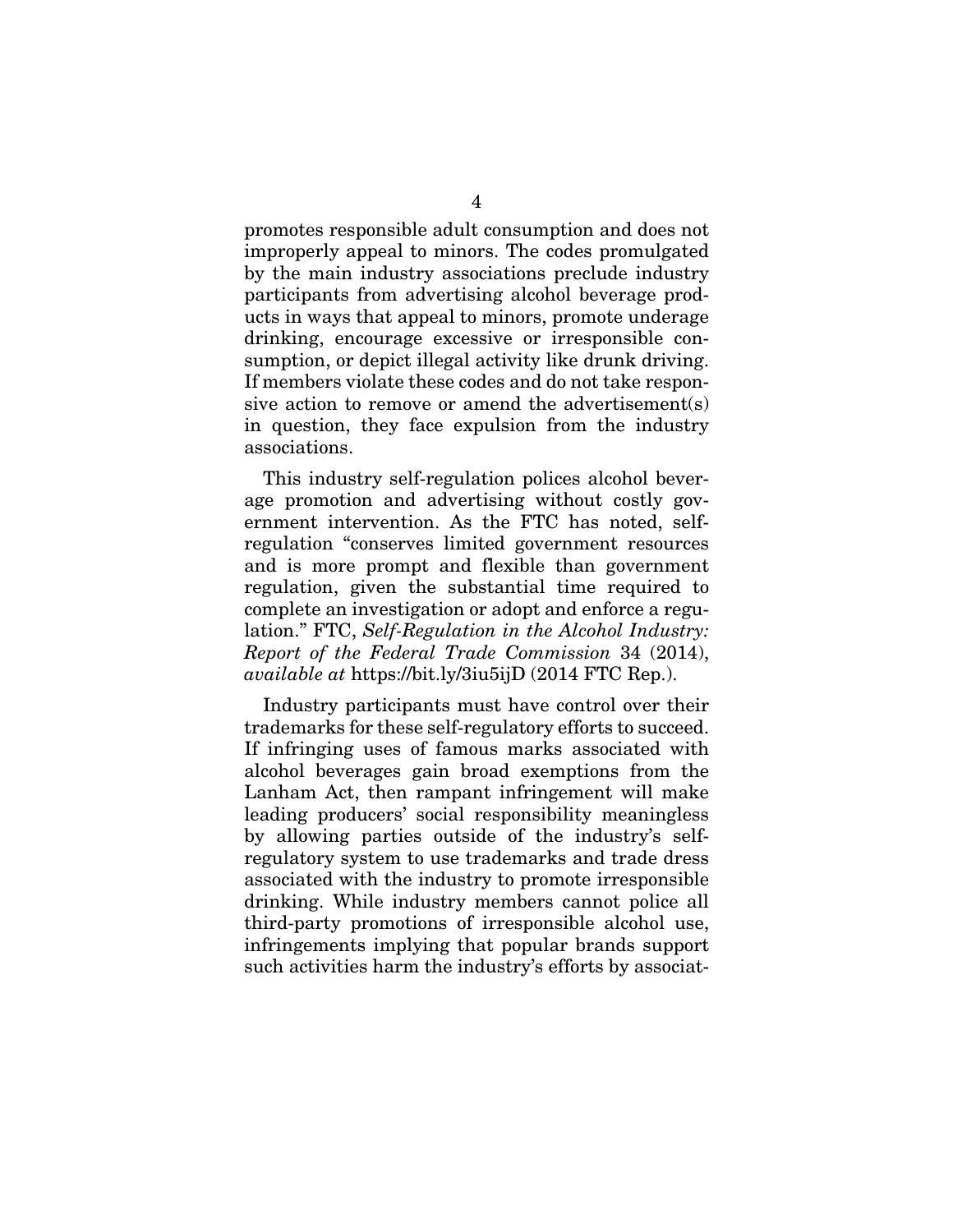ing its most well-known names with problematic drinking.

The decision below permits exactly the sort of infringements that will undermine industry selfregulation. Despite the District Court's findings at trial that Respondent's "Bad Spaniel's" dog toys could tarnish Jack Daniel's brand, including by suggesting associations between whiskey and children (Pet. App. 41a-42a), the Ninth Circuit held that adding scatological humor to an infringing consumer good entitles the good to broad protection from infringement liability and renders the good "noncommercial" for trademark dilution purposes. These holdings open the door to any number of allegedly humorous infringements of famous trademarks associated with alcohol beverages. The decision below has no limiting principle that would prevent the extension of its reasoning to jokes about underage drinking, excessive consumption, or drunk driving. From children's toys to drinking game kits to automobile accessories, anyone making an infringing product need only claim some element of juvenile humor to gain sweeping immunity from trademark infringement or dilution liability.

This humor-based exemption from ordinary trademark law, which contradicts decades of trademark law in other Circuits as well as this Court's intellectual property jurisprudence, threatens significant social harm that goes well beyond the commercial injuries to trademark owners. *Amici* therefore urge this Court to grant the petition for *certiorari* and reverse the judgment below.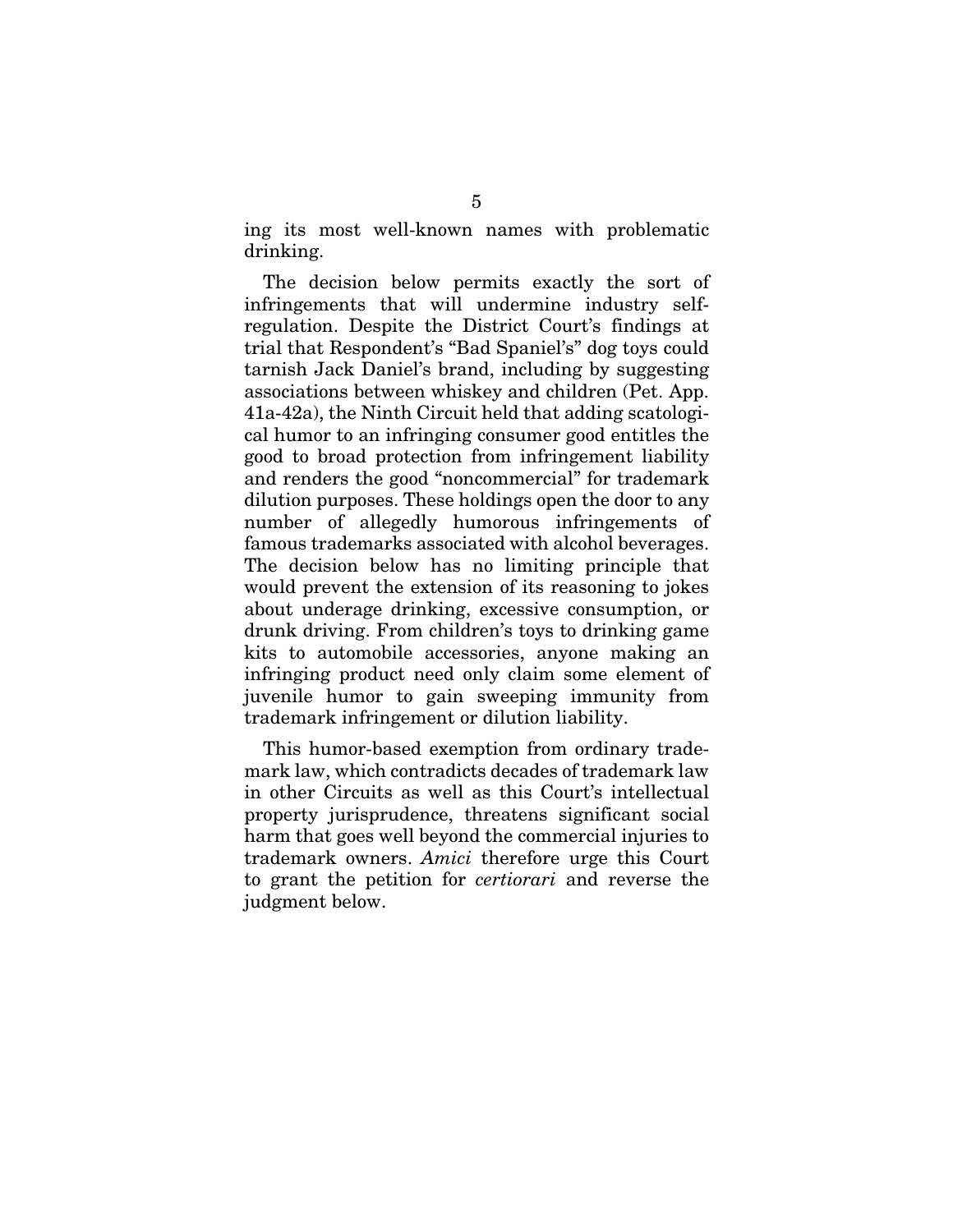#### ARGUMENT

## I. THE ALCOHOL BEVERAGE INDUSTRY, IN COOPERATION WITH THE FEDERAL TRADE COMMISSION, HAS MADE SUB-STANTIAL INVESTMENTS IN RESPONSI-BLE ADVERTISING OF ALCOHOL BEV-ERAGES.

1. Recognizing its responsibility to adhere to appropriate advertising standards, the alcohol beverage industry has worked with the FTC since the late 1990s to improve standards for advertisements of alcohol beverages. In the Conference Report for the FTC's Fiscal Year 1998 appropriation bill, conferees from the House of Representatives' and the Senate's Committees on Appropriations raised "concerns about the impact of alcohol advertising on underage drinking" and called for the FTC to "investigate when problematic practices are discovered, encourage the development of effective voluntary advertising codes, and report their findings back to the Committees on Appropriations." H.R. Conf. Rep. No. 105-405 (1997), 143 Cong. Rec. H10860 (November 13, 1997) (quoted in FTC, *Self-Regulation in the Alcohol Industry: A Review of Industry Efforts to Avoid Promoting Alcohol to Underage Consumers* 4 (1999), *available at* https://bit.ly/2SqaNVP (1999 FTC Rep.)).

In response, the FTC issued a report endorsing industry self-regulation as the appropriate strategy for addressing concerns about advertisements for alcohol beverages. It found that industry self-regulation efforts would provide an efficient, effective, and less complicated solution to the issues raised, noting:

Self-regulation is a realistic, responsive and responsible approach to many of the issues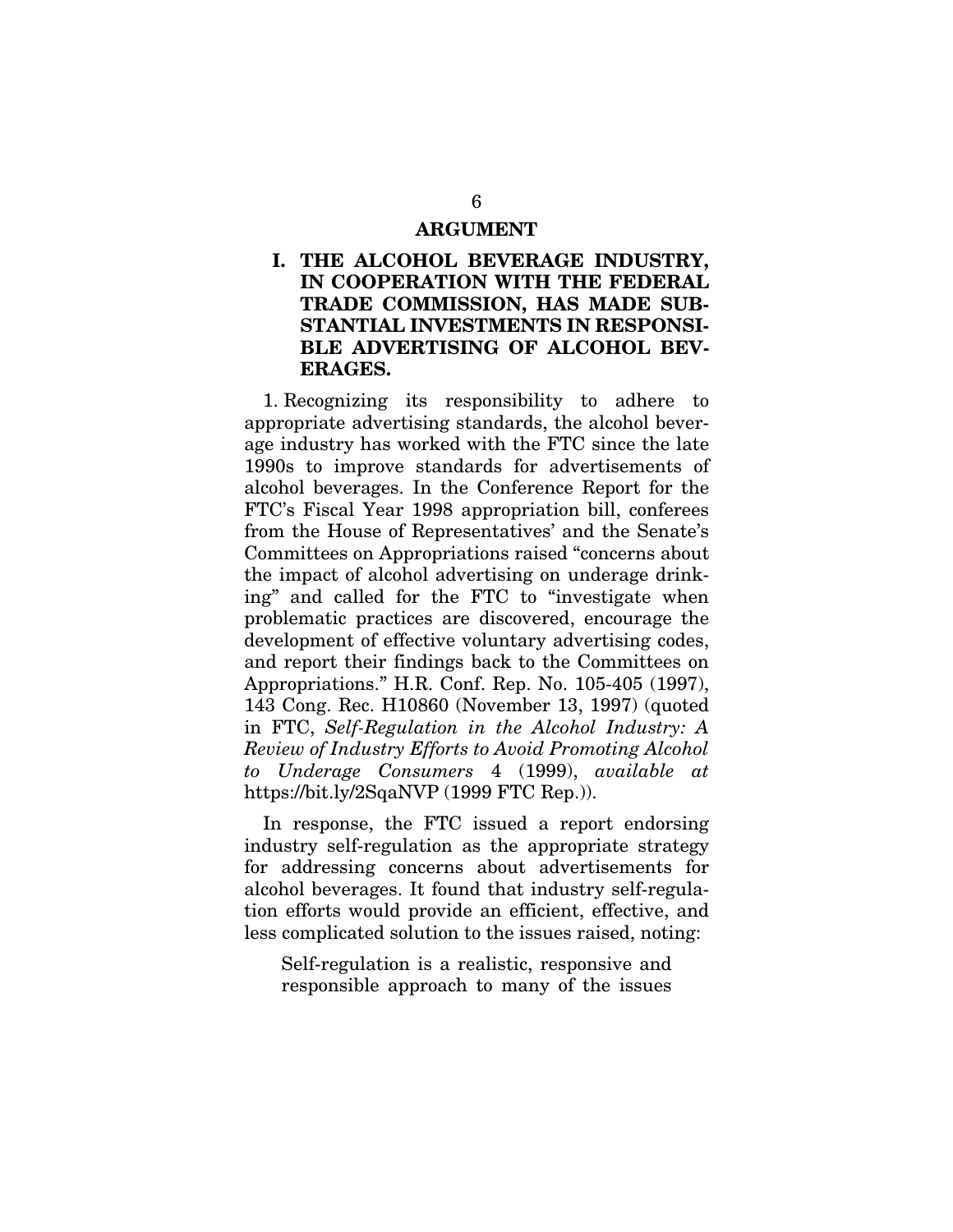raised by underage drinking. It can deal quickly and flexibly with a wide range of advertising issues and brings the accumulated experience and judgment of an industry to bear without the rigidity of government regulation. The Commission regards selfregulation as particularly suitable in this area, where government restriction — especially if it involves partial or total advertising bans — raises First Amendment issues.

#### 1999 FTC Rep. at 2.

While endorsing the concept of self-regulation broadly, the FTC had concerns regarding the efficacy of then-existing industry programs. The Commission "conclude[d] that for the most part, members of the industry comply with the current standards set by the voluntary advertising codes, which prohibit blatant appeals to young audiences and advertising in venues where most of the audience is under the legal drinking age." *Id*. at 3. At the same time, the Commission found that "improvements are needed both in code standards and implementation to ensure that the goals of the industry codes are met." *Ibid*. These included adoption of third-party review of complaints concerning violations of industry codes, increasing the standards for ad placement, and implementing best practices "that reduce the likelihood that [alcohol beverage] advertising and marketing will reach — and appeal to — underage consumers." *Ibid*.

2. The alcohol beverage industry, working through its main industry associations, listened to these recommendations. In particular, the Beer Institute, DISCUS, and Wine Institute, working cooperatively with the FTC, reformed existing codes to make them even more effective. They raised the standards for ad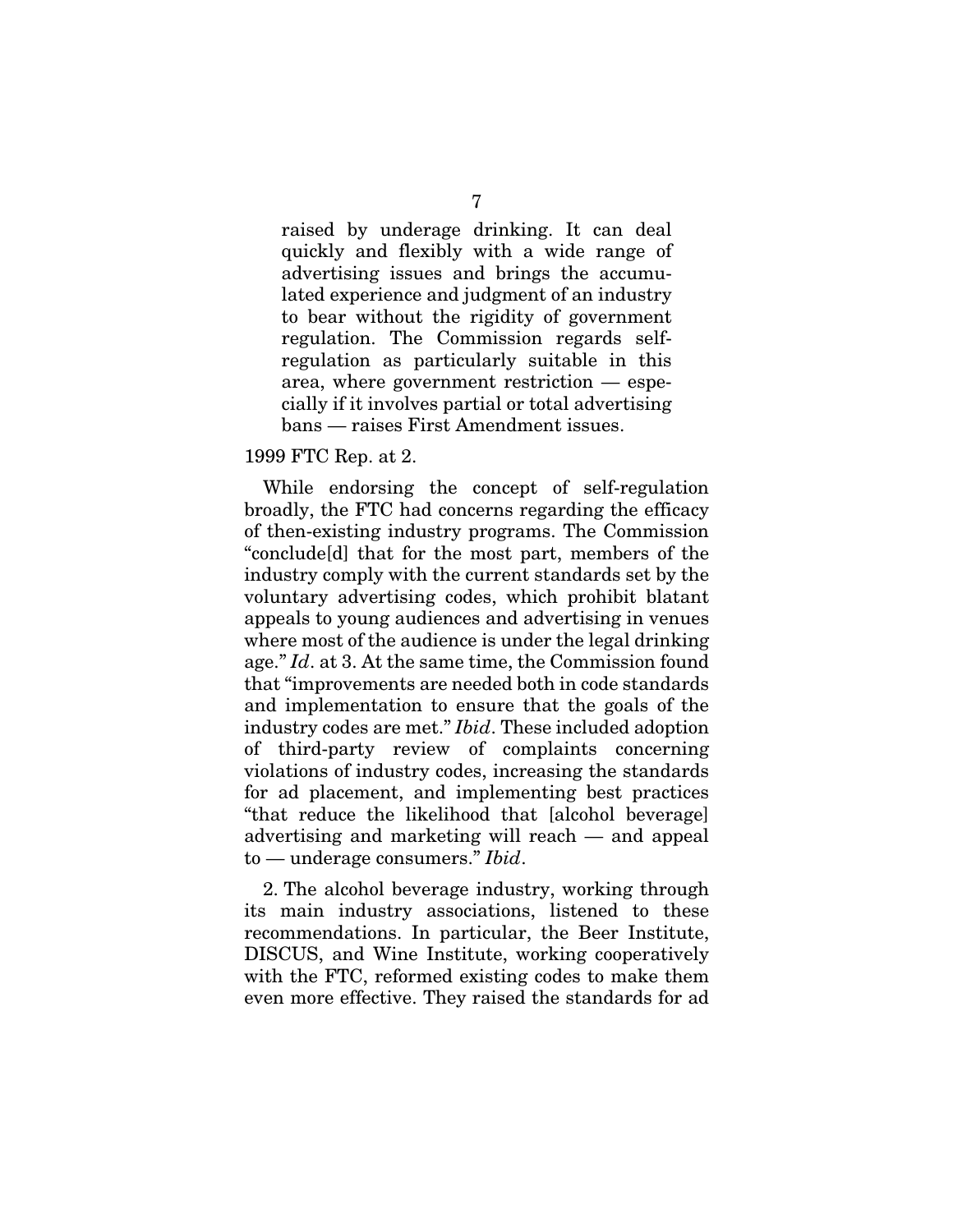placement, requiring that at least 70% of the target audience for any forum where alcohol beverage advertising appeared consist of adults over 21 yearsold,3 an increase from the prior standard of 50%. See FTC, *Alcohol Marketing and Advertising: A Report to Congress* i-ii (2003), *available at* https://bit.ly/3jq0Pjb. This helps ensure that alcohol is not improperly marketed to underage individuals. The industry associations also developed external review boards to resolve claims of potential advertising code violations. See FTC, *Self-Regulation in the Alcohol Industry: Report of the Federal Trade Commission* ii (2008), *available at* https://bit.ly/3jvHhdj. Additionally, the Beer Institute and DISCUS have implemented media buying guidelines that help guide members in responsible use of their advertising expenditures. See 2014 FTC Rep. at 12. The associations have also adopted guidelines specific to digital media advertising activities. *Id*. at 15-16.4

By 2014, the FTC found that "[s]ince 1999, the alcohol industry has substantially improved in selfregulation[.]" 2014 FTC Rep. at 34-35. In particular, more than 90% of ad placements and over 97% of ad impressions (that is, individual ad views) met the heightened requirements for target audience age. *Id*. at i. Industry associations and their members continue to cooperate with the FTC on implementing standards for responsible advertising within the industry, and the FTC refers consumers to the Beer Institute,

<sup>3</sup> Each code presently requires that advertisements be placed only where 71.6% of the audience is of legal drinking age.

<sup>4</sup> See also ACSA Code, "Responsible Content" ¶ 24; BA Code, *Digital Media Guidelines* (April 2017), https://bit.ly/34uSZOZ; DISCUS Code, *Digital Marketing Guidelines* (2020), https://bit.ly/ 3iskWf9; Wine Institute, *Digital Marketing Guidelines* (2014), https://bit.ly/33rkjOW.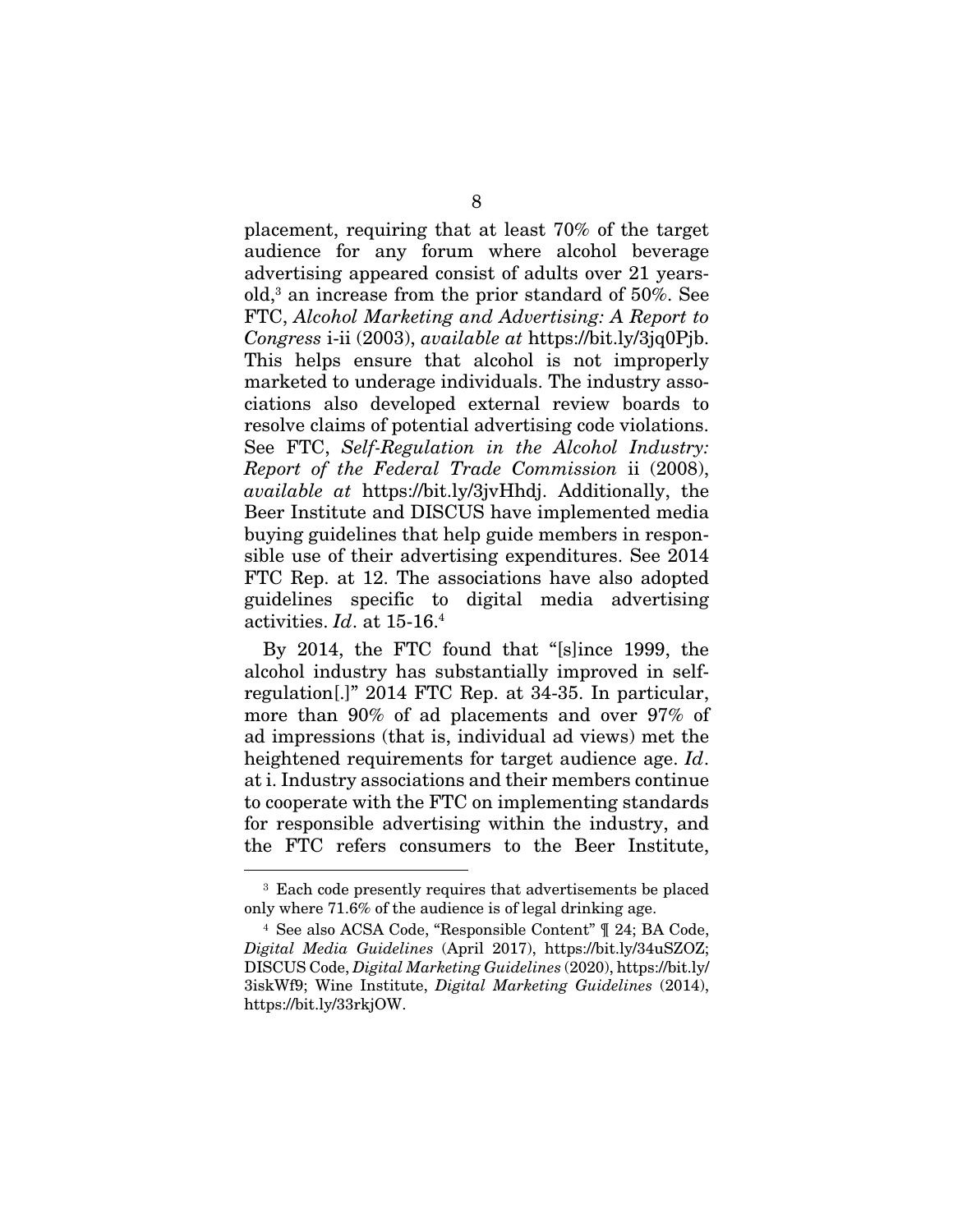DISCUS, and Wine Institute for handling complaints about potentially inappropriate alcohol beverage advertisements. FTC, "Alcohol Advertising," https:// www.consumer.ftc.gov/articles/0391-alcoholadvertising (last accessed Oct. 4, 2020).

## II. THE EFFICACY OF RESPONSIBLE ADVERTISING EFFORTS DEPENDS ON STRONG TRADEMARK PROTECTIONS.

1. Each industry code restricts advertising practices in ways that implicate the use of industry participants' trademarks. For example, the Beer Institute directs that "[n]o beer identification, including logos, trademarks, or names should be used or licensed for use on clothing, toys, games or game equipment, or other materials intended for use primarily by persons below the legal drinking age." BI Code ¶ 3(f). DISCUS cites the use of "brand identification—including logos, trademarks, or names—on clothing, toys, games, game equipment, or other items intended for use primarily by persons below the legal purchase age" as an example of conduct that would violate its Code. DISCUS Code at 6. More generally, each of the industry codes contains provisions mandating that alcohol beverage advertisements refrain from promoting underage use, excessive use, drunk driving, or other irresponsible uses, all of which presumes that industry members have control over the use of their trademarks and trade dress.<sup>5</sup>

<sup>5</sup> See ACSA Code "Responsible Content" ¶¶ 2-6, 10, & 16 (prohibiting advertising to minors and advertising portraying excessive consumption or drunk driving); ADSA Statement (member commitment to marketing products for responsible consumption and to direct marketing to adults of legal drinking age); BI Code ¶¶ 2 & 3 (prohibiting portrayal of excessive drinking or drunk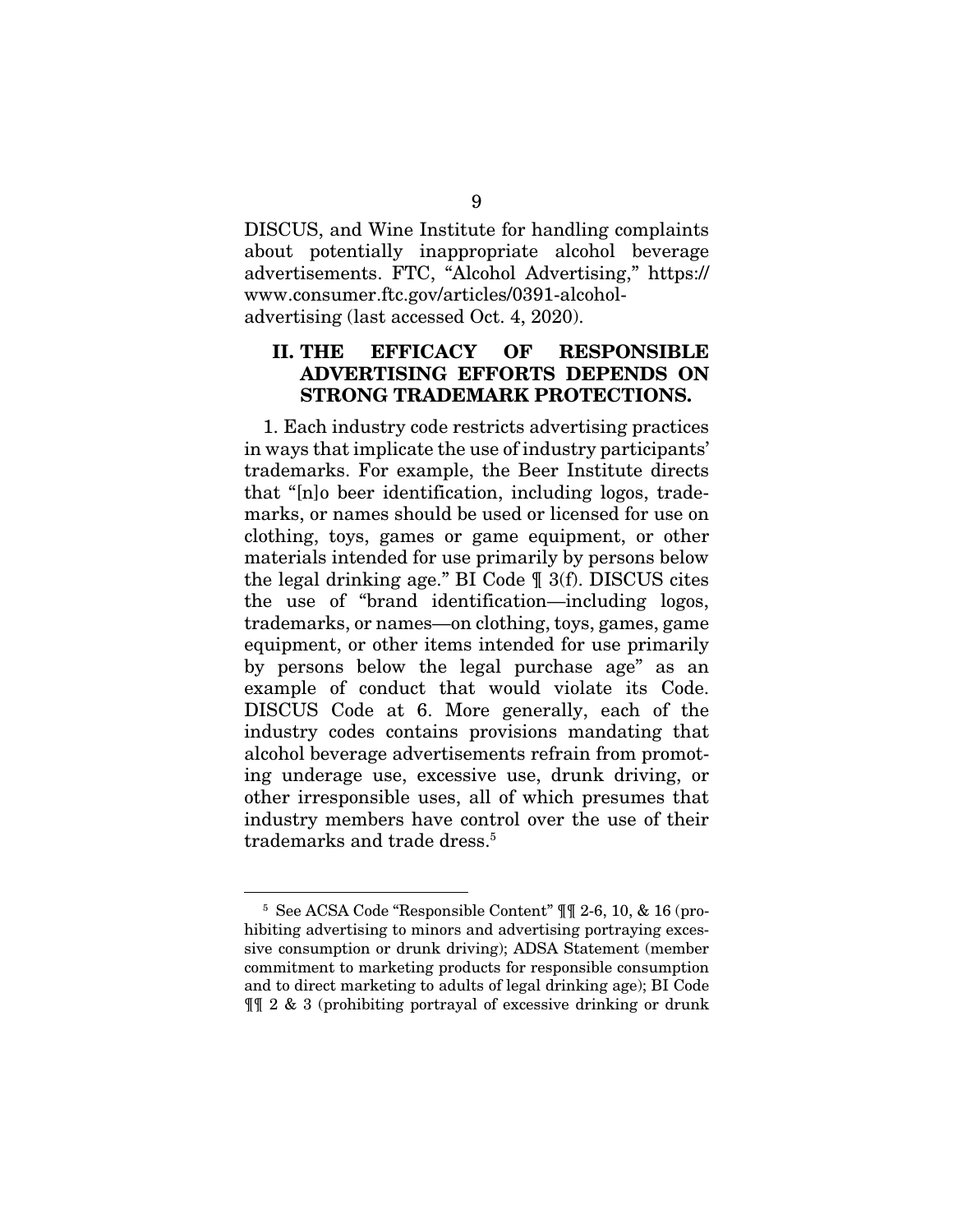Review boards for the associations enforce these restrictions,<sup>6</sup> and they publish their decisions on their associations' websites.7 These boards have success-

7 See The Beer Institute, "Code Compliance Review Board," https://bit.ly/3nT91ei (last accessed Oct. 10, 2020); The Brewers Association, "Advertising and Marketing Code Complaint Process," https://bit.ly/33T9Dca (last accessed Oct. 10, 2020); DISCUS, "DISCUS Code Review Board Decisions," https://bit.ly/ 30Zx959 (last accessed Oct. 10, 2020); Wine Institute, "Wine

driving in advertising and advertising that appeals primarily to under-age consumers); BA Code  $\parallel$  (1)(a)-(h) (prohibiting beer marketing that, among other things, condones driving and drinking, depicts excessive consumption, portrays illegal activity, or promotes underage drinking); DISCUS Code at 5 (requiring that advertisements primarily appeal to adults of legal age, promote responsible drinking, and not portray drunk driving); WI Code  $\P$  1, 3, & 4 (prohibiting advertising content that promotes excessive drinking, appeals to under-age consumers, or connects drinking wine to the use of vehicles).

<sup>6</sup> See ACSA, *Advertising Complaint Review Process* (2017) (Advertising Review Panel to adjudicate advertising complaints), https://bit.ly/30X1ilF; BI Code at 9 (Code Compliance Review Board "composed of individuals with a variety of experience who are independent of the brewing industry," and brewers found to have violated the code are "expected" to "promptly revise" or "withdraw" any offending "advertising or marketing materials"); The Brewers Association, "Advertising Complaint Review Process," https://bit.ly/2GCLiOt (last accessed Oct. 10, 2020) (standing panel of three experts otherwise unaffiliated with the Association to review Advertising and Marketing Code Complaints); DISCUS Code at 8-9 (Code Review Board comprised of members appointed by DISCUS's Board of Directors, which will "urge[] the advertiser to revise or withdraw" any advertisement that violates the DISCUS Code); Wine Institute, *Complaint Review Process* (2005), https://bit.ly/33rkjOW (Internal Review Committee that initially resolves complaints about wine advertisements, with an appeal available to an Independent Third Party Reviewer).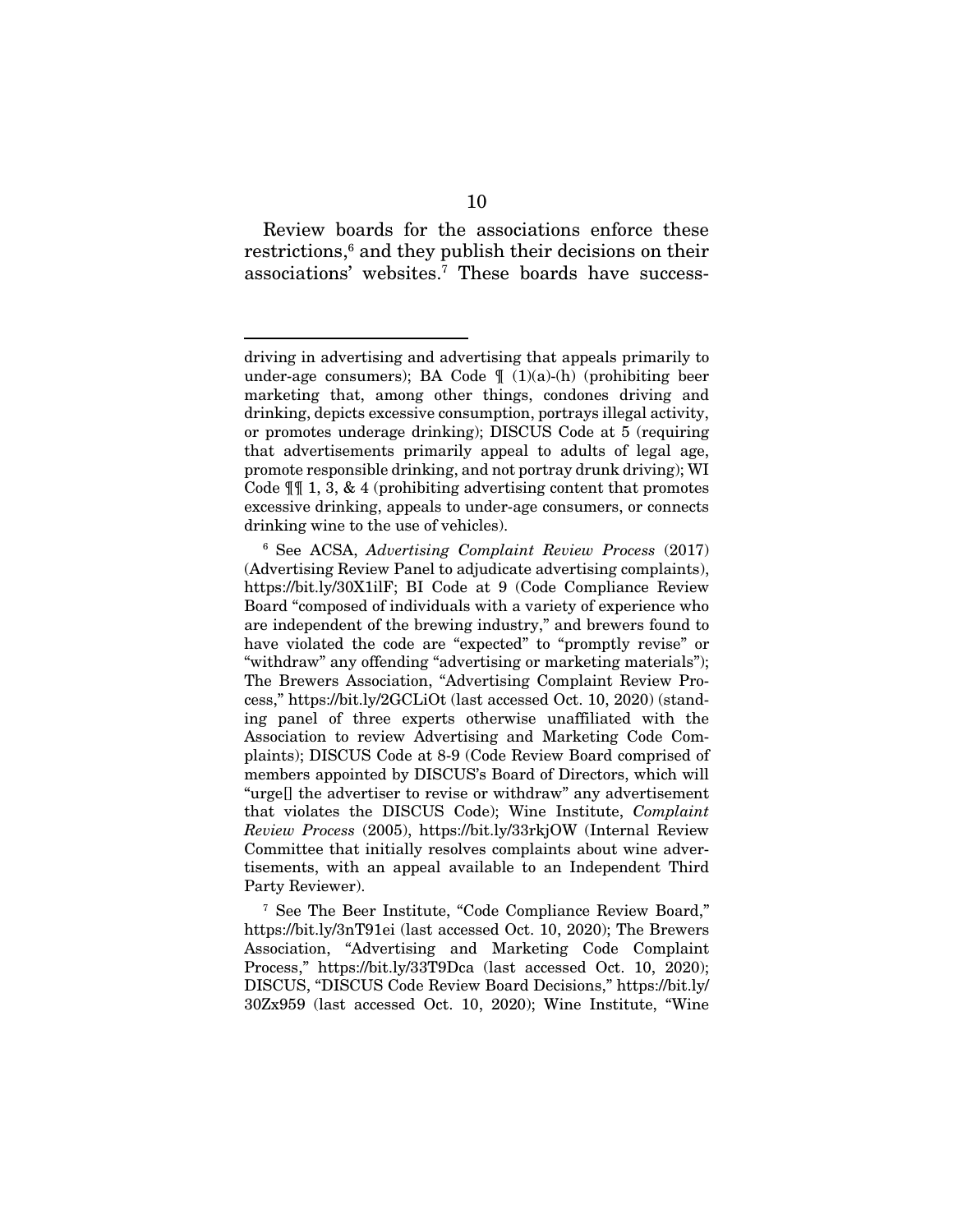fully promoted compliance with the industry codes within the industry, and could even expel members from the industry associations in serious cases. But they have no ability to address the use of industry participants' trademarks and trade dress in irresponsible ways by individuals and companies outside of the alcohol beverage industry, and non-members have no incentives to abide by association standards.

Given the limited legal authority of the review boards, the system of industry self-regulation on advertising can only succeed where industry members have effective control over the use of their trademarks and trade dress. Because the system lacks the enforcement mechanisms that governmental regulation carries, it relies on industry members' desire to maintain their reputations within the industry and society at large to drive adherence to responsible advertising standards and compliance with external review board decisions. If members lose control of their trademarks and non-industry participants can infringe those marks to promote irresponsible drinking, then that loss of control compromises the efficacy of the self-regulation system. The industry has no way to police such misconduct other than by trademark enforcement, so the success of the industry's selfregulation efforts depends on legal protection of members' trademark rights.

2. Importantly, moreover, even seemingly innocuous knock-offs can undermine the industry's credibility when they confuse consumers as to what messaging and products well-known alcohol beverage brands endorse. In the bench trial below, the District

Institute's Code of Advertising Standards," https://bit.ly/3lBRTrF (last accessed Oct. 10, 2020).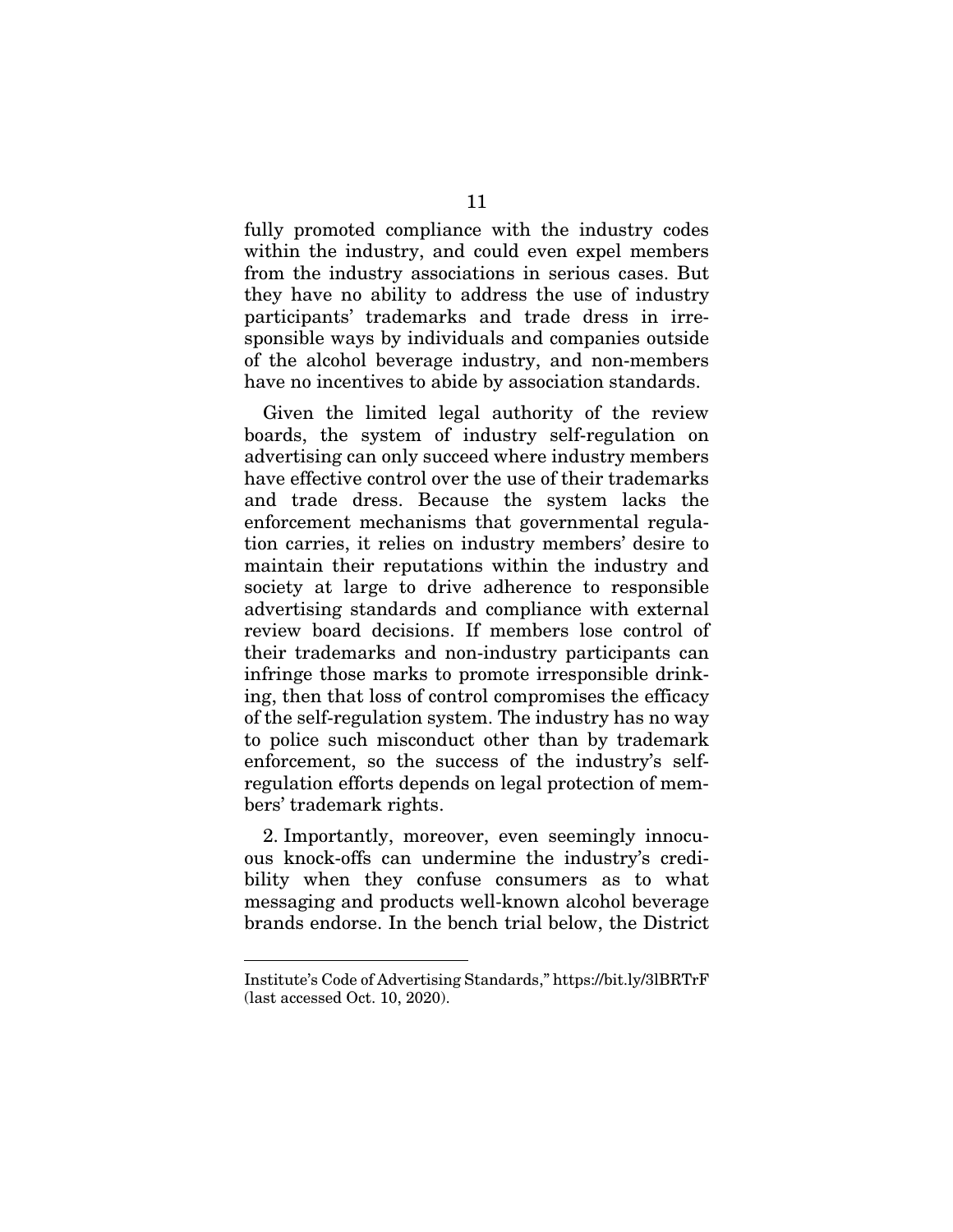Court credited expert testimony on tarnishment that showed Respondent's "Bad Spaniels" dog toy inflicted significant reputational harm to the Jack Daniel's brand. Pet. App. 35a-42a. This included perceptions associated with underage drinking, where the District Court concluded "that dilution by tarnishment will occur due to Jack Daniel's trademarks and trade dress being associated with toys, particularly the kind of toys that might appeal to children; Jack Daniel's is in the whiskey business and its reputation will be harmed due to the negative mental association of evoking whiskey with children, something Jack Daniel's has never done." *Id*. at 41a-42a. In its infringement findings, the District Court further found that roughly 29% of surveyed consumers would likely be confused as to whether Jack Daniel's endorses Respondent's "Bad Spaniels" dog toy. Pet. App. 47a-48a.

This widespread confusion illustrates the importance of industry members maintaining control over the use of their trademarks. The dissonance between the sophisticated, adult image that a brand like Jack Daniel's invests in and the childishness of the infringing use here not only harms Jack Daniel's commercial interests, but tarnishes a prominent whiskey brand with the exact associations that the entire industry has worked hard to eliminate from its advertising. This in turn undermines the industry's self-regulation project by creating a public perception that the industry accepts associations between its products and children. And if a line of dog toys can create that perception, one can only imagine what children's toys, apparel, drinking game sets, or other infringing products could do. The facts of this case thus serve to highlight the overwhelming importance of strong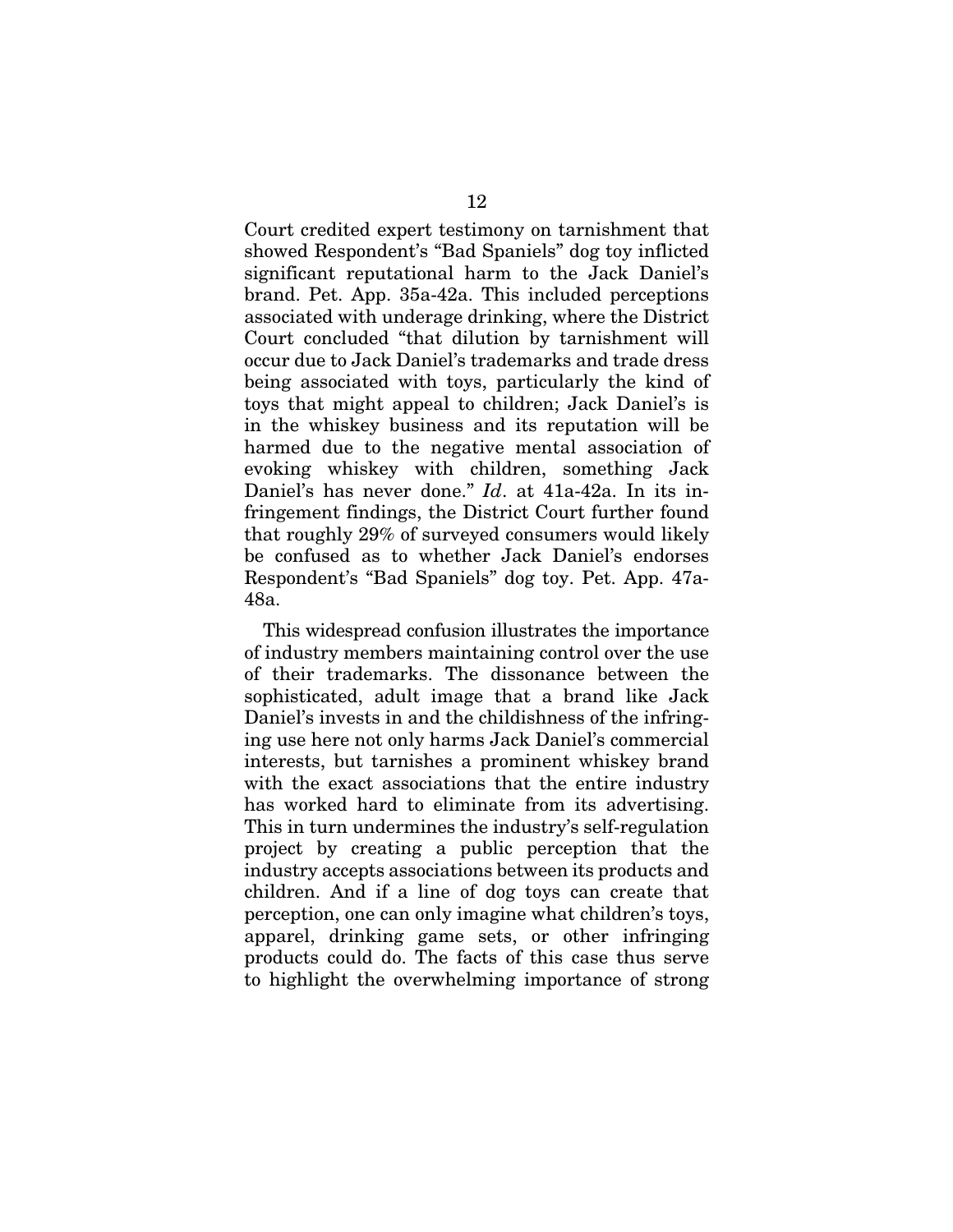trademark protections for the success of the alcohol beverage industry's self-regulation efforts.

### III. THE DECISION BELOW INFLICTS ENTIRELY UNJUSTIFIED HARM TO INDUSTRY SELF-REGULATION EFFORTS.

1. The decision below deals a serious blow to industry self-regulation and the well-established rights of trademark owners. As to trademark infringement, the Ninth Circuit's requirement that the trademark owner prove that a potentially humorous use of its marks is "not artistically relevant to the underlying work" or "explicitly misleads consumers as to the source or content of the work" largely immunizes parties marketing infringing goods so long as they can identify a humorous element to the goods. Pet. App. 10a (citation omitted). And by holding that use of a mark for ordinary consumer goods becomes "noncommercial" when the use has an element of humor, the Ninth Circuit created a gaping hole in protection from trademark dilution. Pet. App. 13a.

These amorphous standards threaten to gut trademark protections. Some might see humor in the shear audacity of a knock-off product, and an infringer can point to the irresponsibility of its infringing use as evidence of irony. This means that nearly all infringing uses will have to be scrutinized for potential comedic value. Trademark litigation in the Ninth Circuit will devolve into lawyers and judges haggling over what does and does not constitute humor, an exercise most would agree lies well outside of the legal system's core institutional competencies.

2. The Ninth Circuit's holdings inflict massive commercial harm to trademark owners generally, and they will have an especially pernicious impact on the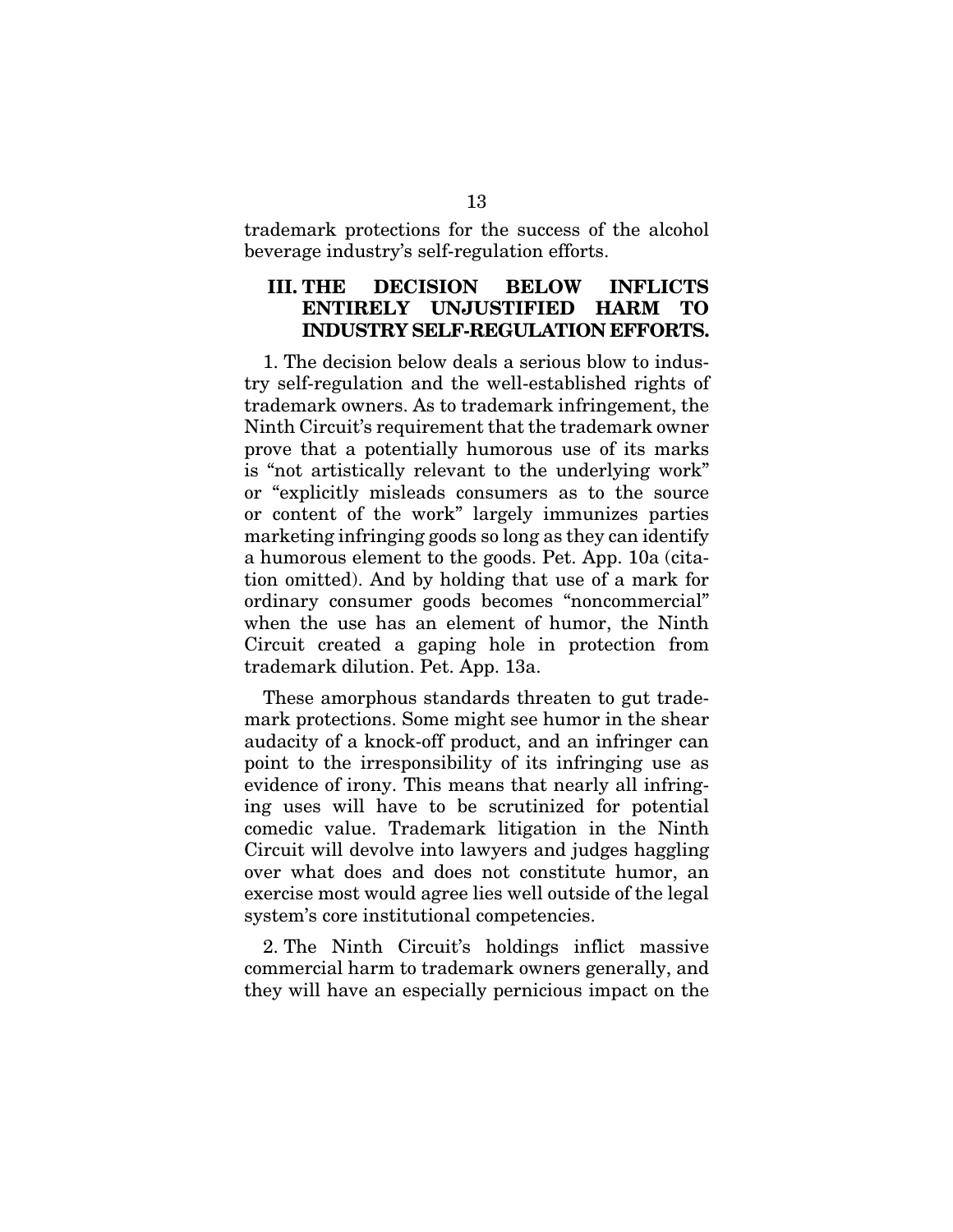alcohol beverage industry. Jokes about irresponsible drinking, such as losing time to blackouts or using alcohol as a substitute for mental health services, are, unfortunately, ubiquitous. Despite the industry's work to promote a more sophisticated image and encourage responsible consumption, some people will inevitably find humor in alcohol abuse and misuse.

Under the Ninth Circuit's ruling, industry members face significant loss of control over the use of their trademarks. By depriving the holders of famous trademarks of the ability to police infringing but allegedly humorous uses of their marks, the decision below opens the door to the use of such marks in, for example, a t-shirt featuring a famous tequila brand in a joke about blacking out or a bumper sticker using a well-known beer brand to announce the driver's skill at drunk driving, provided that the infringer can claim that the use of the marks furthers the humor of the products. By adding protections for humorous infringements that neither the Lanham Act nor the First Amendment require, the Ninth Circuit has deprived trademark holders in the alcohol beverage industry of important tools for policing irresponsible uses of their trademarks.

Notably, the same harms could arise in other industries with significant advertising sensitivities. From children's toys incorporating tobacco company logos to pill boxes promoting misuse of branded pharmaceutical products, it does not take much imagination to see how the Ninth Circuit's humor exception to otherwise applicable trademark law threatens to permit infringers to associate well-known brands with illegal or irresponsible behavior. This issue goes wellbeyond the alcohol beverage industry to implicate any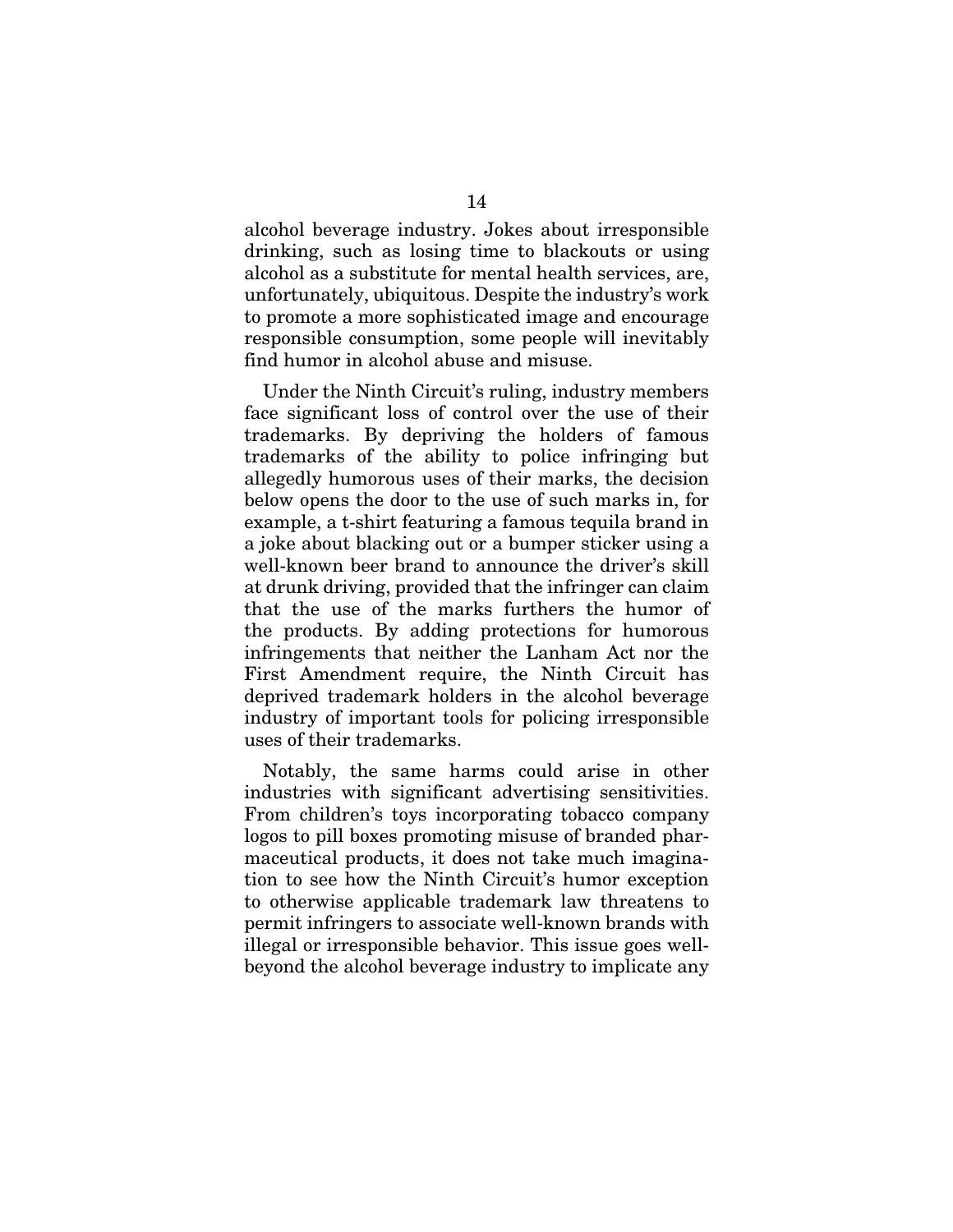industry where participants must balance the use of humor in advertising with social responsibility.

3. Other Circuits recognize that a case-by-case analysis focused on likelihood of confusion, rather than a *per se* shielding of potentially humorous infringements, strikes the needed balance between the interests of trademark owners and the First Amendment. As the Eighth Circuit, quoting the Second Circuit, has summarized:

There is no simple, mechanical rule by which courts can determine when a potentially confusing parody falls within the First Amendment's protective reach. Thus, "in deciding the reach of the Lanham Act in any case where an expressive work is alleged to infringe a trademark, it is appropriate to weigh the public interest in free expression against the public interest in avoiding consumer confusion." [] "This approach takes into account the ultimate test in trademark law, namely, the likelihood of confusion as to the source of the goods in question."

*Anheuser-Busch, Inc. v. Balducci Pubs.*, 28 F.3d 769, 776 (8th Cir. 1994) (quoting *Cliffs Notes, Inc. v. Bantam Doubleday Dell Pub. Grp., Inc.*, 886 F.2d 490, 494-95 (2d Cir. 1989)) (internal citation omitted).

This Court has adopted a similar case-by-case approach to parodies in the copyright context. Rejecting the claim that parodies always constitute fair use, the Court instead held:

The fact that parody can claim legitimacy for some appropriation does not, of course, tell either parodist or judge much about where to draw the line. Like a book review quoting the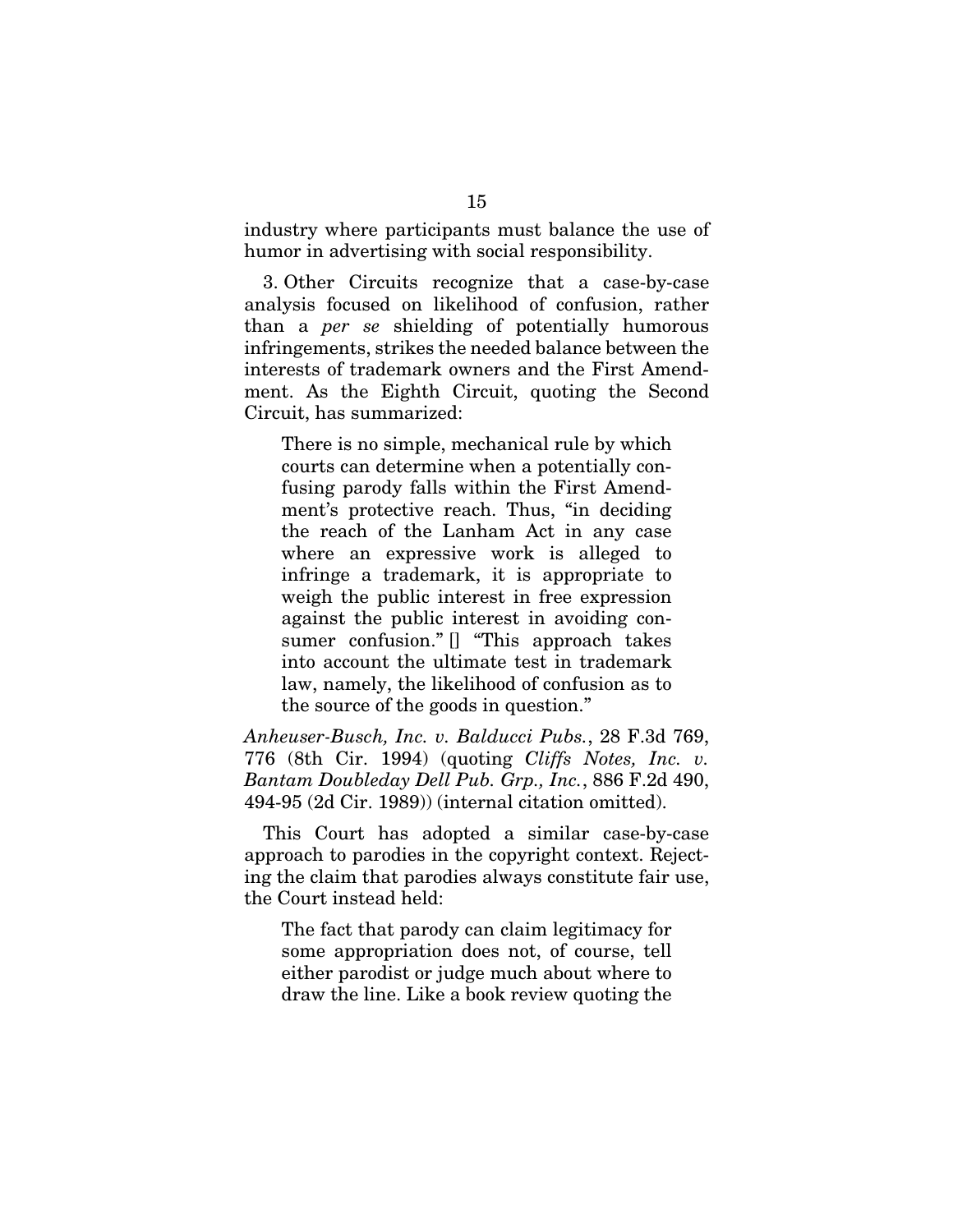copyrighted material criticized, parody may or may not be fair use, and petitioners' suggestion that any parodic use is presumptively fair has no more justification in law or fact than the equally hopeful claim that any use for news reporting should be presumed fair[.] The Act has no hint of an evidentiary preference for parodists over their victims, and no workable presumption for parody could take account of the fact that parody often shades into satire when society is lampooned through its creative artifacts, or that a work may contain both parodic and nonparodic elements. Accordingly, parody, like any other use, has to work its way through the relevant factors, and be judged case by case, in light of the ends of the copyright law.

### *Campbell v. Acuff-Rose Music, Inc.*, 510 U.S. 569, 581 (1994) (citation omitted).

This approach makes sense. In some uses, like a short clip in a film, the association between the work and the trademark-protected product lines may be so attenuated that the alleged infringement causes little to no likelihood of confusion. In such circumstances, free-expression concerns become paramount. But where, as here, substantial evidence shows that consumers actually thought the infringing good came from a trademark owner, the owner's interests in preventing that confusion properly outweighs any expression claims by the infringer. See Pet. App. 47a-48a (District Court's factual findings of consumer confusion). See also *In re R.M.J.*, 455 U.S. 191, 203 (1982) ("Truthful advertising related to lawful activities is entitled to the protections of the First Amendment. But when the particular content or method of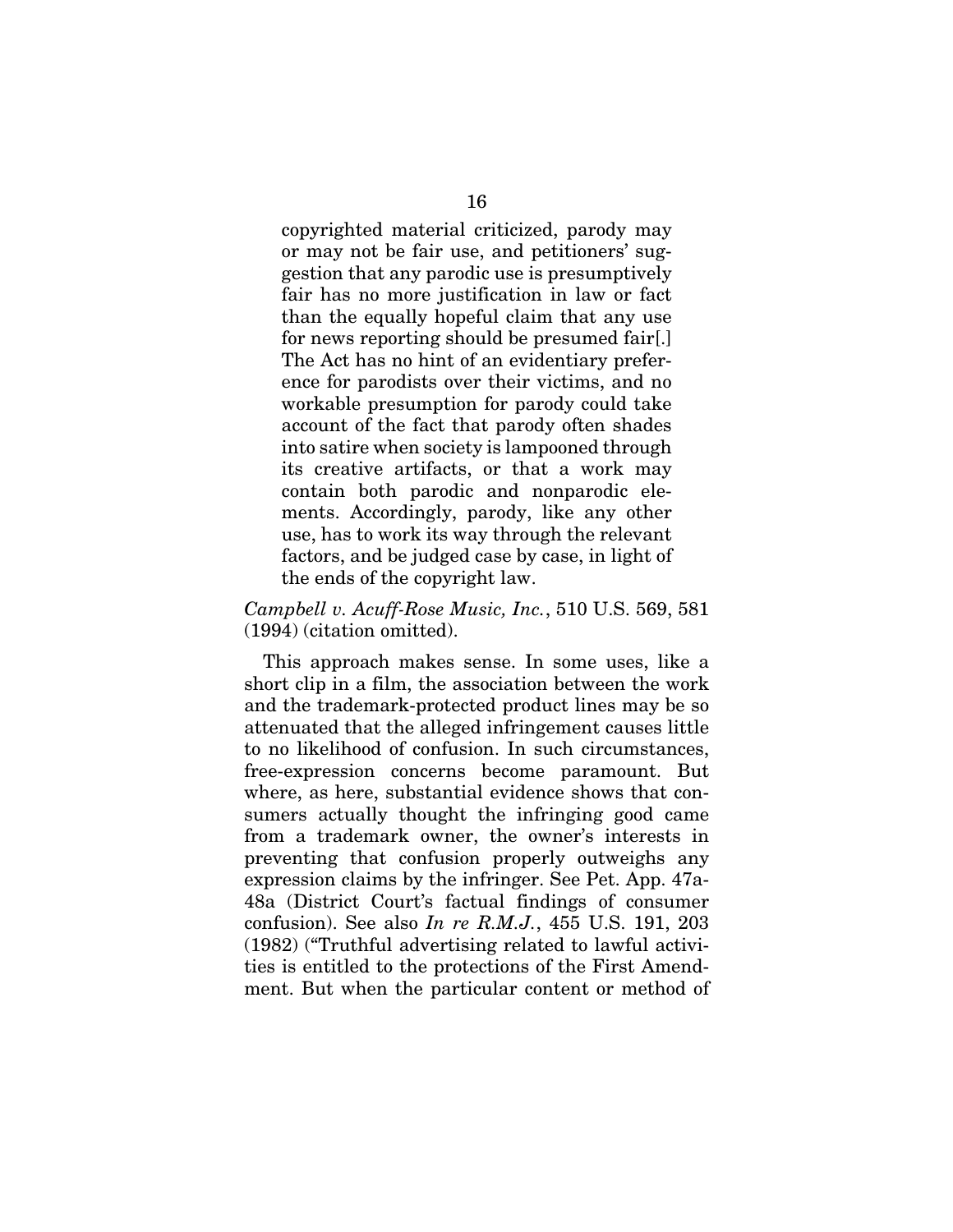the advertising suggests that it is inherently misleading or when experience has proved that in fact such advertising is subject to abuse, the States may impose appropriate restrictions. Misleading advertising may be prohibited entirely.").

4. The Ninth Circuit's decision will have a sweeping impact given that it covers states accounting for nearly 20% of the U.S. population, including the home states of many producers of alcohol beverages. Moreover, the gap between the Ninth Circuit's *per se* protection of potentially humorous infringements and the case-bycase approach of other circuits will inevitably lead to forum shopping. Indeed, Respondent appears to have adopted an approach of filing pre-emptive declaratory judgment actions in Arizona because it lost on almost identical facts 12 years ago in Missouri. See Pet. 28-29 (collecting actions filed by Respondent since 2009). See also *Anheuser-Busch, Inc. v. VIP Prods., LLC*, 666 F. Supp. 2d 974, 986 (E.D. Mo. 2008) (granting preliminary injunction against Respondent's "Buttwiper" dog toy as infringing BUDWEISER mark and trade dress, "find[ing] that VIP's parody argument does not defeat the likelihood of confusion established by Plaintiff.").

This incentive to forum shop will lead infringers to rush to Ninth Circuit forums with declaratory judgment actions to avoid accountability for their infringements. While venue and transfer provisions may provide some relief in egregious cases, not every forumshopped case will meet the standard for dismissal or transfer on those bases.

The decision below thus creates a legally unjustified problem of national scope for the entire alcohol beverage industry and its efforts to ensure that trademarks associated with the industry do not appear in irresponsible advertisements or consumer products.